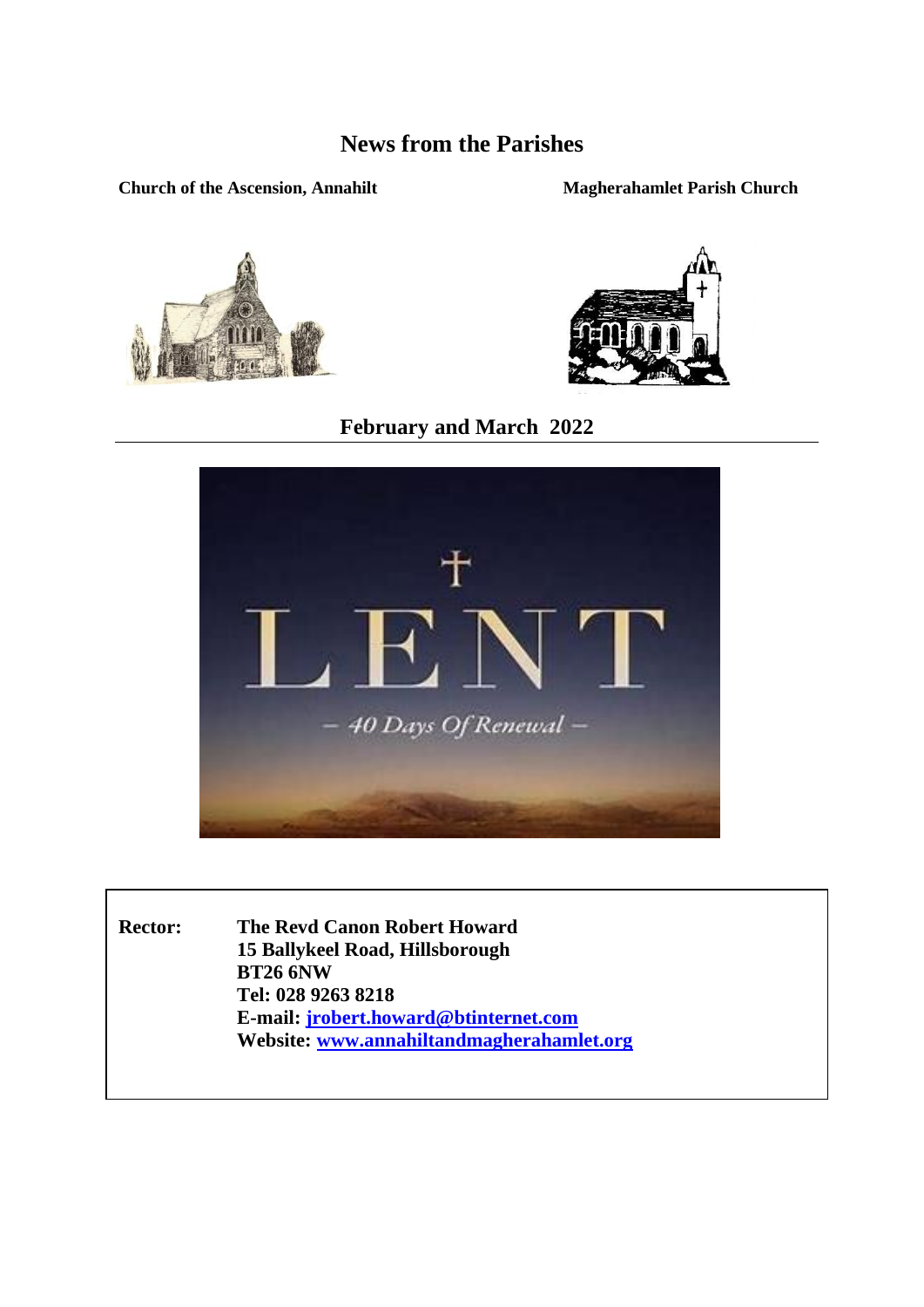

## **The Rector writes….**

## My dear Parishioners

As I write this there is now a very noticeable and welcome 'stretch' in the evenings. Yesterday I noticed some lovely narcissi in one of my outside flower pots. The arrival of spring, the emergence of flowers and brighter evenings are all important signs at this time of year. They remind us of

better days ahead and point to beauty, hope and colour after another very challenging year in the grip of the pandemic.

With the easing of Covid-19 restrictions announced recently, there are some new updates which will affect the way we do things within our Church buildings, and the arrangements for acts of worship, parish meetings and organisations.

Despite the easing of the restrictions, we should remain mindful that the transmission rate is still high and therefore we have to continue to do everything we can to keep everyone in our parishes and wider community safe, while at the same time taking forward the mission and ministry of our church as we seek to recover from the past two years. We also need to be mindful that many who have regularly attended services in our church buildings throughout the pandemic have found reassurance and comfort in the mitigations that have been in place, so to instantly remove all mitigations would leave those same people feeling vulnerable and exposed. As we look to a brighter future, with more freedom and fewer restrictions, we need to move forward with courage, care and with a measure of restraint in the early stages in order that everyone feels safe as we return to some level of normality.

The recent updates will very shortly be considered by both Select Vestries in our Group of Parishes. The following guidance notes are simply to provide some help and assistance as together we all try to navigate our way forward.

**Covid symptoms** Anyone who has (or think they might have) any of the symptoms of Covid-19, or are just generally feeling unwell, should be encouraged not to come to services or other meetings to avoid the risk of spreading the virus to others.

**Hand sanitisers** will continue to be available at the entrance to buildings and used by everyone entering and leaving the premises.

**Contact Tracing** is no longer required.

**Social Distancing** is no longer a legal requirement but for the present the one metre rule will continue at the usual Sunday Services in our Churches. This will give time for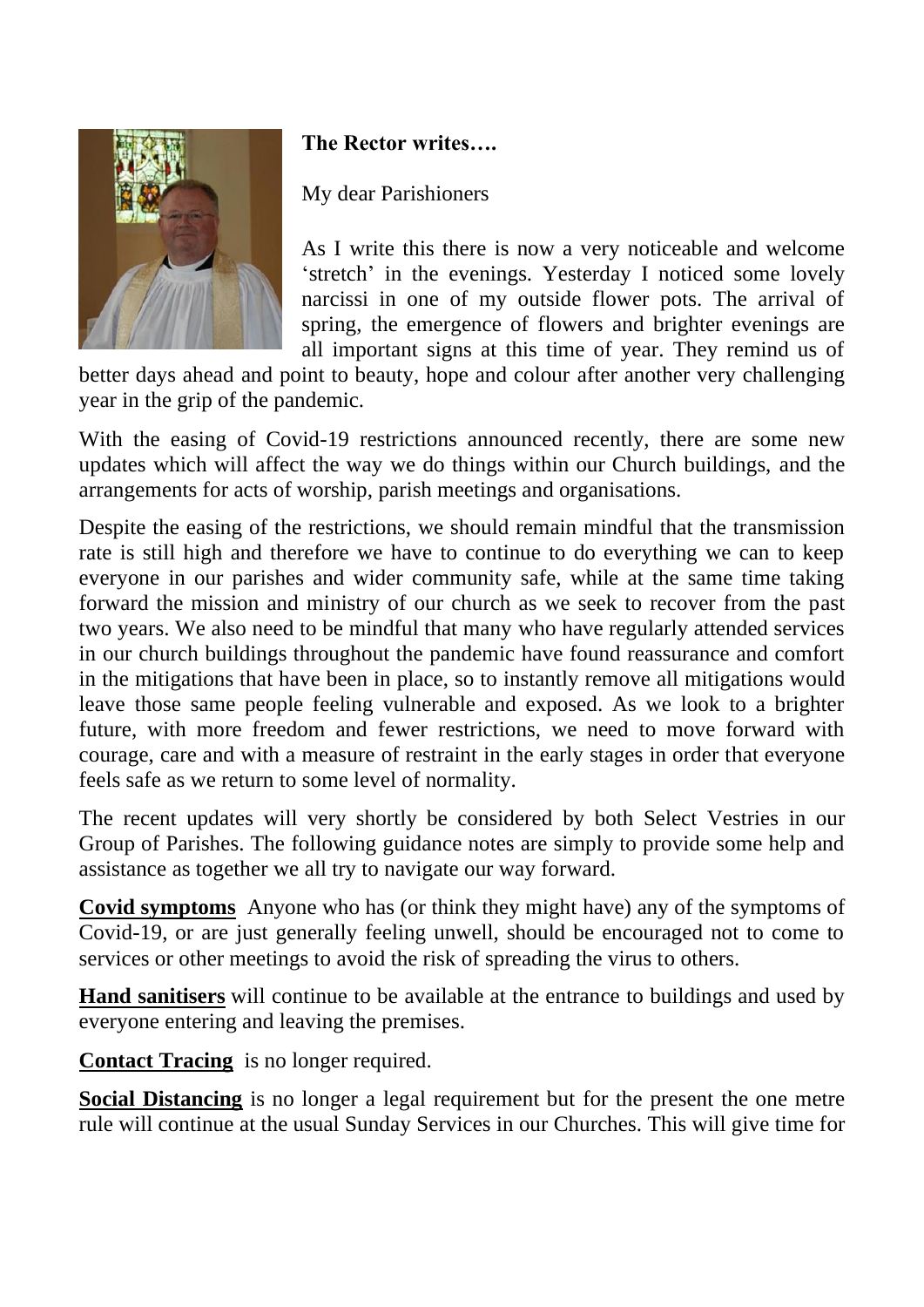the Select Vestries to reflect on what is right and appropriate in our own local situation as we consider reverting to more 'normal' seating patterns.

**Face coverings** It is recommended that they continue to be worn, for the time being, when people are in close contact with others inside. When entering and moving around inside a building and particularly during congregational singing, face coverings should be worn. Face coverings may be removed when people are seated and not singing. This guidance applies to services and meetings.

**Sunday Schools and some Parish organisations** are now meeting in Church premises. Those involved are asked to give thought to careful management of groups and their planned activities. The wearing of face coverings should be encouraged when individuals are moving around inside a building but may be removed when seated.

With the current trajectory, and if there are no new variants or major increases in the spread or seriousness of the symptoms of the virus, then it is hoped that in the not too distant future we should all be facing a much better situation as we move on into the summer months and beyond.

It has been a very difficult two-year period but the hard work, careful observance of the restrictions and general care for the well-being of the whole community has enabled us to reach this point in what has been one of the most difficult global situations in recent history. As we take forward the work of renewing, re-energising and rebuilding the life of the Church we give thanks to God for his presence with us in the midst of the storm.

Wednesday 2 March is Ash Wednesday which marks the beginning of the season of Lent. There will be a united Penitential Service for both parishes in the Church of the Ascension, Annahilt at **7.30 pm**. The Service will also include special prayers for the people and government of Ukraine. It will be an opportunity to witness in prayerful solidarity with the population of Ukraine n the midst of their desperate plight and struggle to survive as a nation in the face of invasion by a hostile neighbouring country. I sincerely hope that you will make a special effort to be present.

I wish you a holy and spiritually refreshing Lent

Your sincere friend and Rector

Robert Howard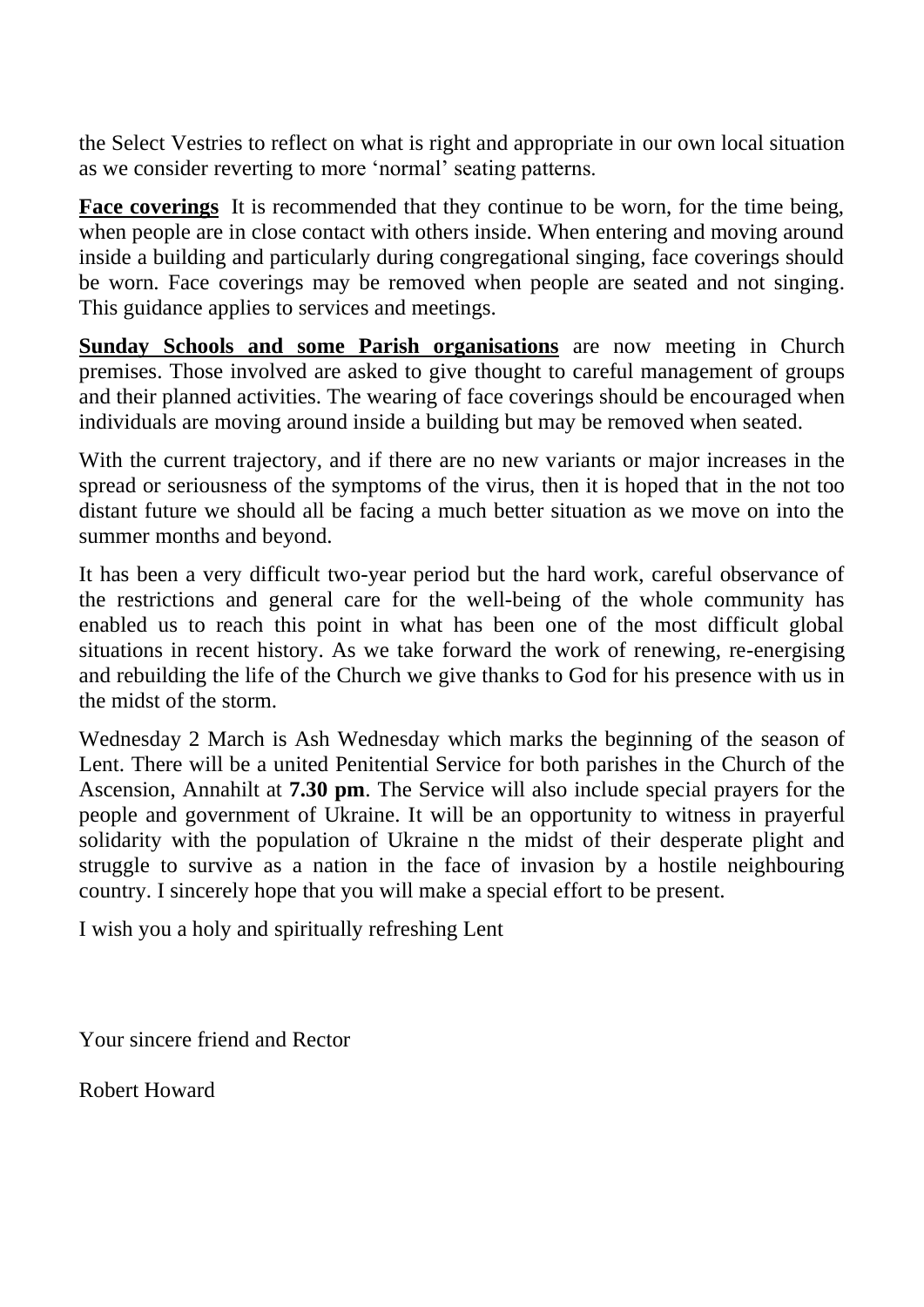## **Congratulations....**

..... to Miss Rachel Cromie, Magherahamlet who recently celebrated her 93<sup>rd</sup> birthday.

….. to Derek Capper who was invested in the State Rooms of Windsor Castle on 8 December 2021 as an MBE by Her Royal Highness, The Princess Royal, for 'Services to young people in Northern Ireland'.

Derek has worked for over 65 years in Scouting, education, the youth service, The Youth Council for Northern Ireland and the North South Education and Training Standards committee.

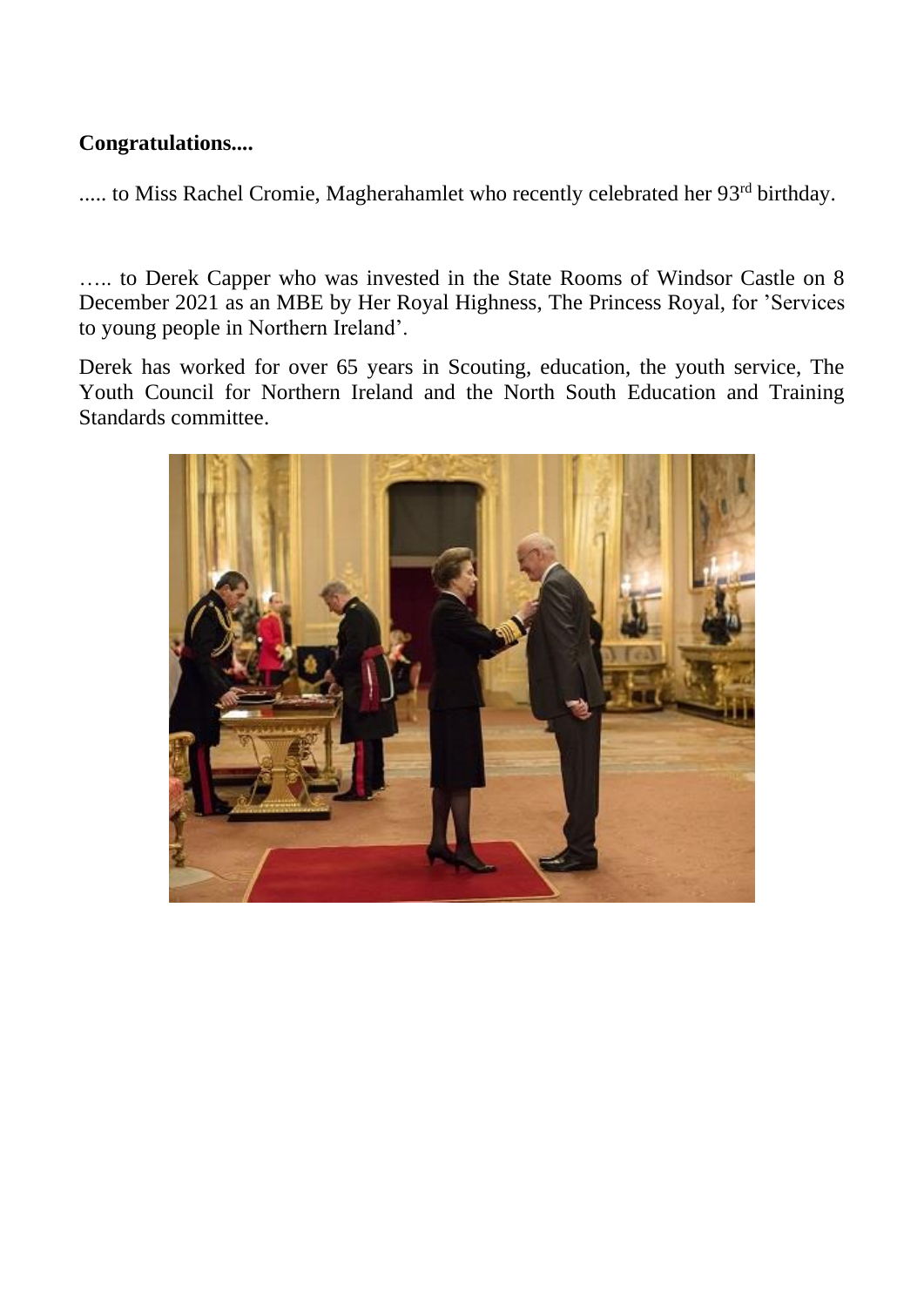## **New Principal at Anahilt Primary School**

Mr Andrew Smyth has now taken up duty as Principal of Anahilt Primary School.

Until recently, Mr Smyth was Principal of Inchmarlo, the Preparatory Department of RBAI. In previous years, he also was Vice Principal of Ballymacash Primary School and before that was on the Staff of Spa Primary School where he was highly regarded.



We congratulate Mr Smyth on his appointment and wish him very well in his new role.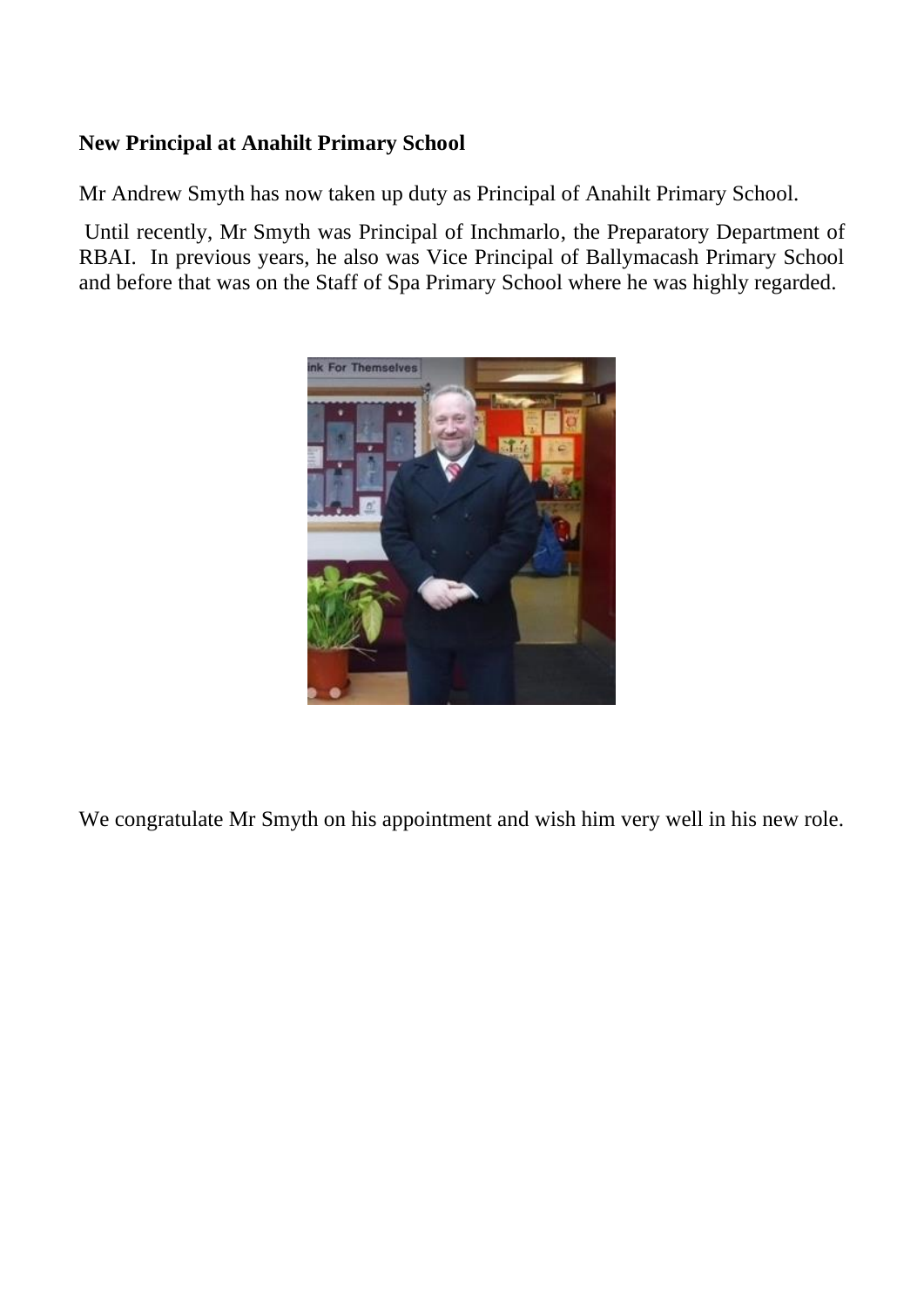#### **Memories of Christmas 2021**

It was another restricted celebration of Christmas on account of the ongoing public health restrictions. Nevertheless, all who attended and supported the various seasonal events in our Group of Parishes were very appreciative of everything that took place.

Unfortunately, it was not practical for the Sunday Schools to hold their traditional Nativity Pageants. However, the Christingle services which took place in both Churches on 12 December went very well. This year art materials, including canvases, paint, craft items, clay, drawing paper, felt tips and glitter donated by families in both parishes were given afterwards to Star NI.

On Sunday 19 December in the afternoon there was the Festival of Nine Lessons and Carols in Annahilt The music was led by Mr Timothy Wilson on the organ along with his wife Ruth and two soloists. The lessons were read by representatives of the parochial organisations.

Regretfully it was not possible to have the usual United Carol Service in Magherahamlet this year. Instead, a parochial carol service was held in the Parish Church on the morning of 19 December. The music, led by the Organist Mrs Frances Magorrian, consisted of many traditional congregational carols and a solo item.

The First Communion of Christmas was celebrated in Annahilt with representation from parishioners of 'the Glebe' and also from the Congregation of Legacurry Presbyterian Church and their Minister, the Revd Bobby Liddle preaching. A reciprocal visit to Legacurry followed on 31 December for the New Year's Eve Watchnight Service at which the Rector preached. Both congregations were represented at this service also.

The customary Christmas Day Family Service in Annahilt and the Parish Communion Service in Magherahamlet also took place.

To all who contributed in any way we say 'well done' and a sincere 'thank you'. The very positive feedback from parishioners has been very much appreciated.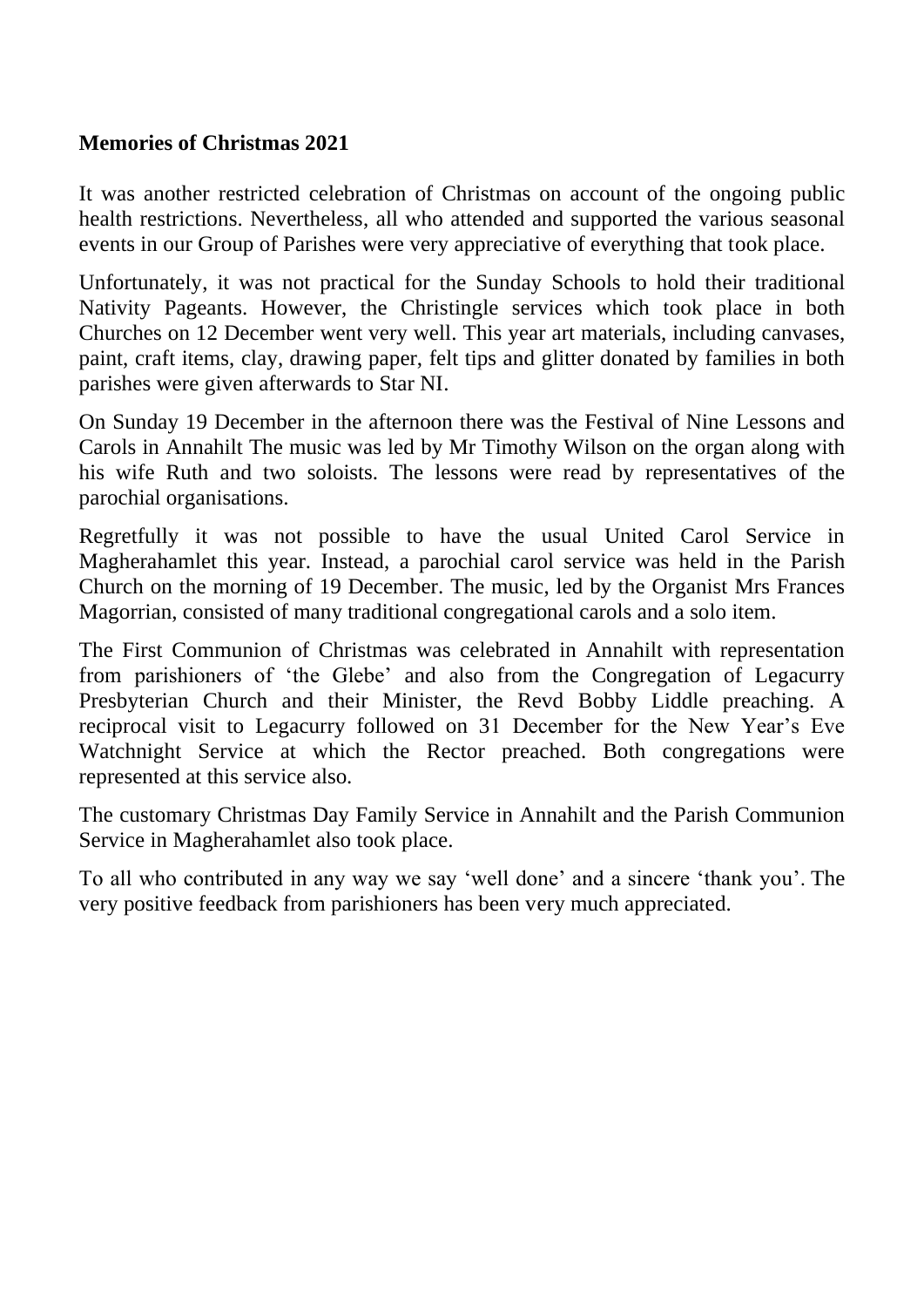

Dear Canon Howard,

This morning we received a cheque in the post from Annahilt Parish Church as a donation to support our work. I just wanted to send you an email to express our thanks.

We also received a cheque from Magherahamlet Parish before Christmas and had assumed it was from both Parishes, so to receive another donation today has been a huge and wonderful surprise! Please pass on our heartfelt thanks to the parishioners of both Annahilt and Magherahamlet for their ongoing support and generosity, including the painting and other materials received at both Christingle Services. Everything is so appreciated.

We hope you had a lovely Christmas and wish you a happy and healthy 2022.

Best wishes,

Ruth Hutchinson and the rest of the STARNI team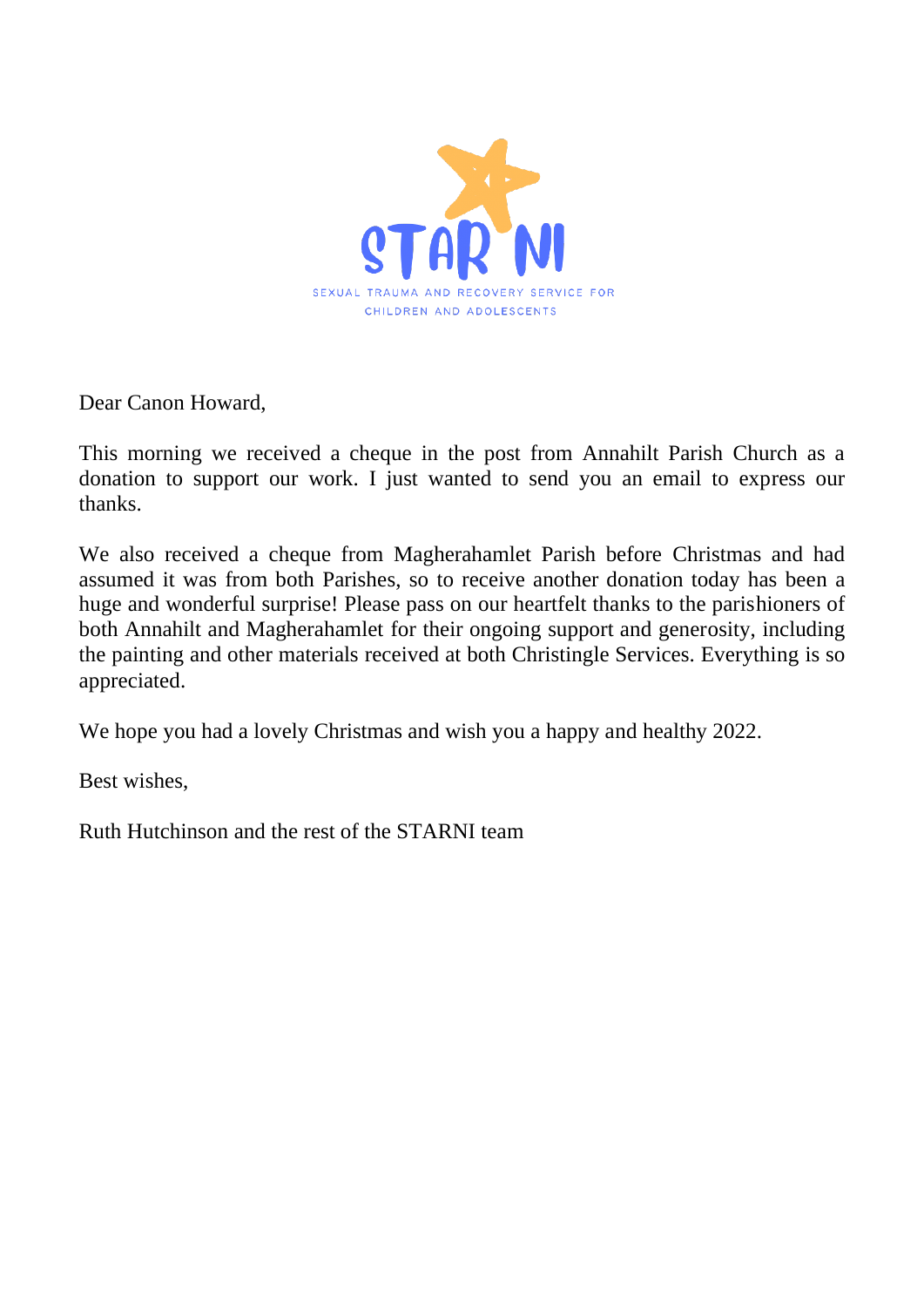#### **A fresh LUKE**

The Bishop, the Rt Revd David McClay has filmed forty devotionals for Lent that take a fresh look at the Gospel of Luke and the lessons that will shape our living.



The Bishop says:

"Living lives of fruitfulness and fullness requires us to discover what following Jesus looks like and what loving Jesus means in times of uncertainty and change. The story of Jesus as told by Luke is transformational when we allow his story to change our story. I invite you to join me each day in Lent for a few minutes to look again at Luke's account of Jesus then, and what that means for us now."

The short films will be released early each morning on the diocesan website, Facebook, YouTube and Instagram accounts. Follow the links on [www.downanddromore.org.](http://www.downanddromore.org/)

## **PRAYER WARRIOR**

Do you have a concern or problem and would like someone to pray for you? If so, please contact the Rector (Tel 028 9263 8218) who will be willing to help. This is completely confidential and no details will be passed on to anyone else unless you want them to.

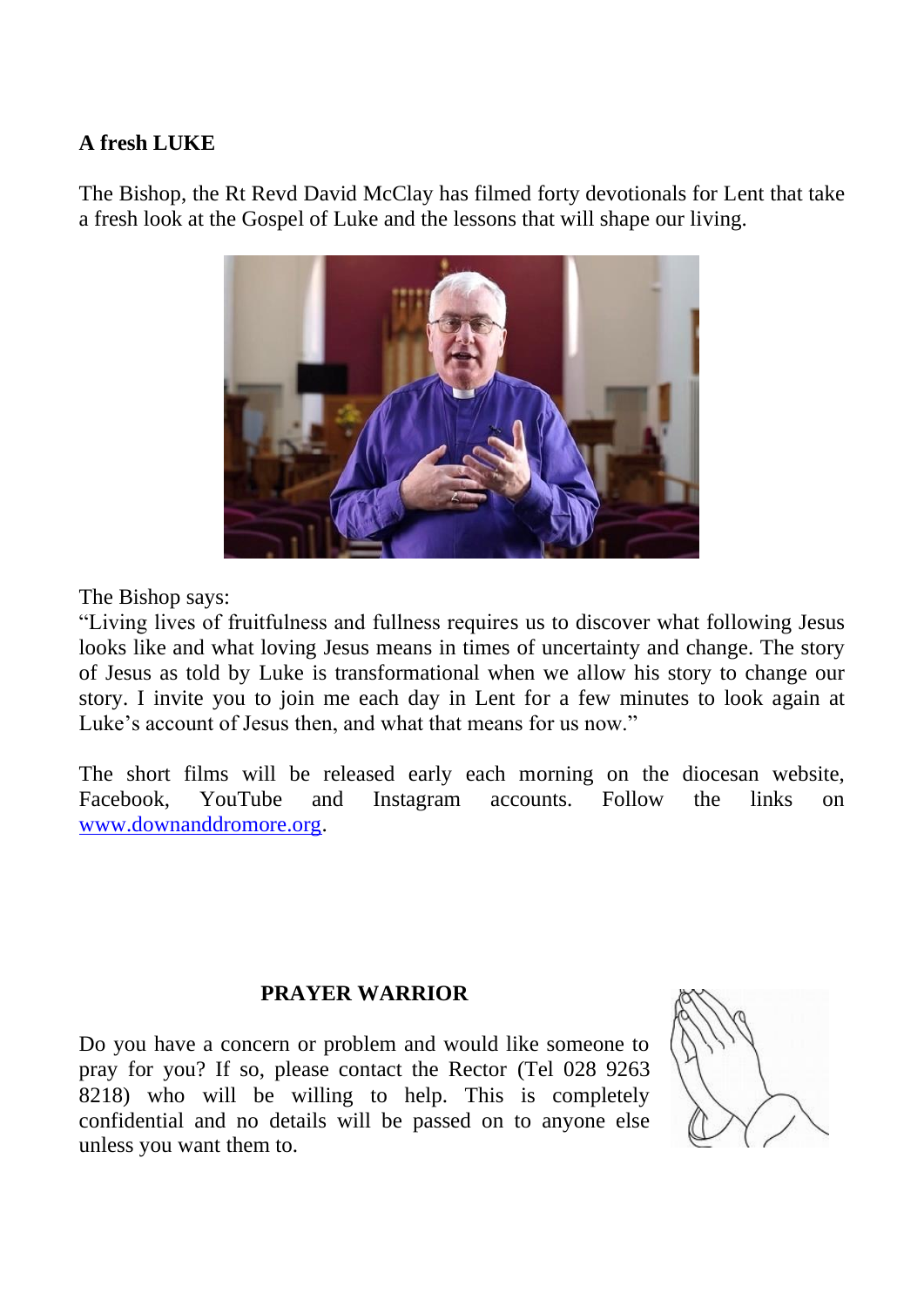

'Picnic in the Pews'.

## **Saint Patrick's Day in Saul and Downpatrick**

You are warmly invited to our diocesan St Patrick's Day celebrations on Thursday 17 March. The highlight is the Festival Service at Down Cathedral from 11.45am, which will be followed by a complimentary

Simon Guillebaud will speak at the Festival Service on the theme, *Radical Discipleship, Radical Mission*. Simon is the founder and International Director of the **Great Lakes [Outreach](https://www.greatlakesoutreach.org/)** which is working to bring transformation to the people of Burundi in Central Africa. The author of several books, Simon has a large social media following and shares frequently on challenging and radical topics.

The day begins with Holy Communion at Saul and the Prayer Pilgrimage to the Cathedral.

## Programme

## **9.15 am Holy Communion at Saul**

Preacher: Capt George Newell, *Leadership & Mission Development Coordinator, New Wine Ireland*

**10.15 am Pilgrimage from Saul to Downpatrick**

**11.45 am Festival Service in Down Cathedral** Preacher: Simon Guillebaud, *Author and founder of Great Lakes Outreach, Burundi*

**Wreath laying ceremony at St Patrick's Grave**

**1.15 pm Complimentary 'Picnic in the Pews'** *(tea and coffee will be provided)*

*Please note that advance booking is NOT required*

## Transport to Saul

From **8.15 am** private buses will leave from the Mall for the communion service and pilgrimage.

The last bus for the communion service leaves at **8.45 am.**

The last bus for the pilgrimage leaves at **9.45 am**.

The last bus from Saul to the Cathedral leaves at **10.40 am**.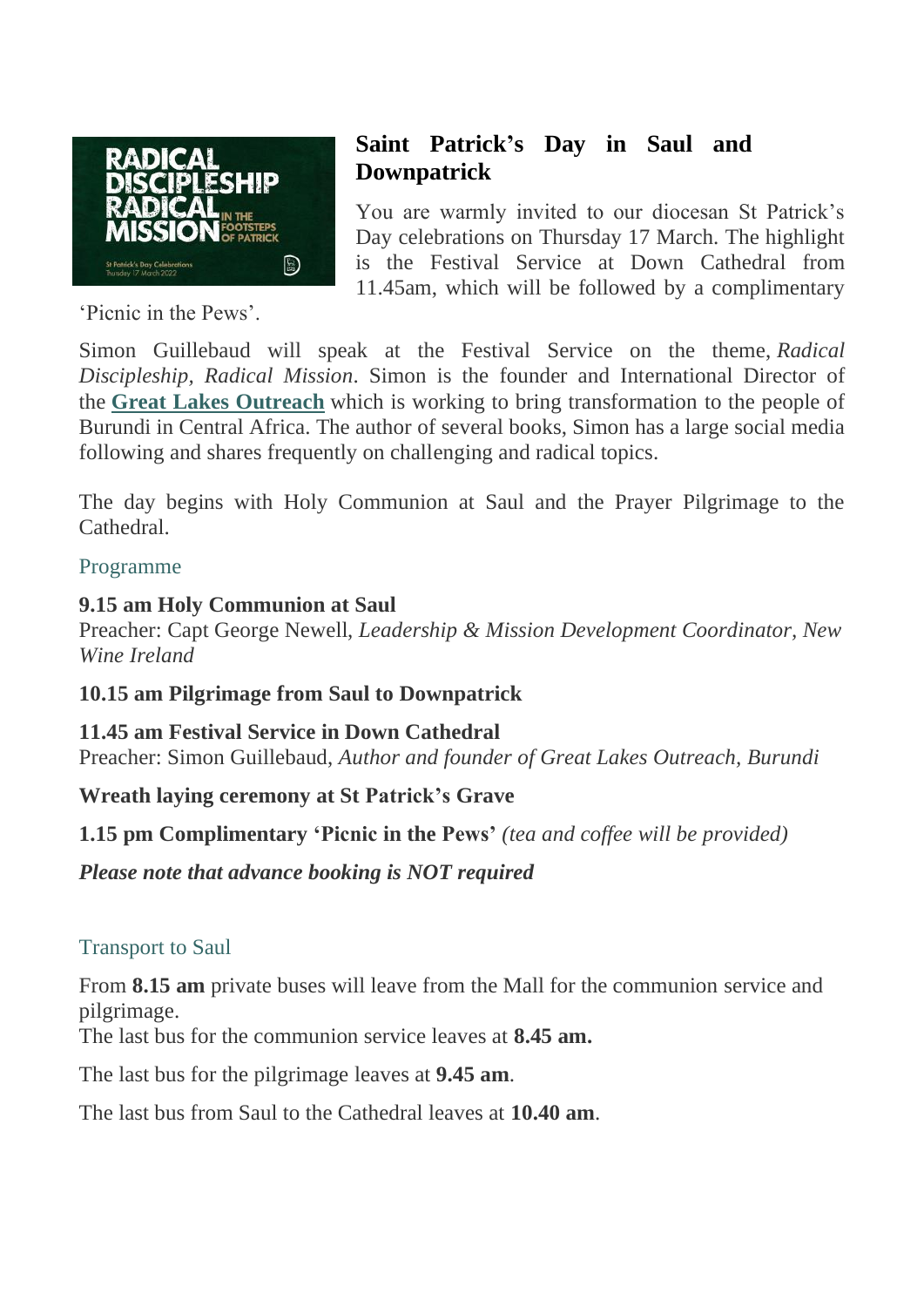

## **A personal note in relation to the '***Bishop's Big Bike Ride Down and Dromore Lent Appeal 2022'***.**

## Dear Friends

I would like to share with you what I am hoping this initiative will achieve.

Firstly, I am hoping that it will help raise the profile of the Bishops' Appeal Fund. This fund has existed for decades as a way for our church to support those in greatest need in parts of our world that have been impacted by national disasters and other issues such as climate change. Our Diocesan Representatives, the Reverend Colin Darling and Canon Jono Pierce rightly want to raise awareness of the work of Bishops' Appeal throughout our diocese. This is one of the reasons why I decided that I would join with them and others in this cycle run to every parish in Down and Dromore. We will, as you may already have gathered, be hoping to raise significant funds for two Bishops' Appeal projects. One is a Christian Aid project in Honduras, working with their local partner organisation in eight communities that are particularly vulnerable to climate change. The second is a Tearfund project in Jordan, helping mobilise the Anglican church there to work amongst Jordan's poorest communities.

Please look at how your parish might raise money during the season of Lent or, if for some reason it is not possible in Lent, at some time later in the year. We will be on our bikes for at least six days covering about 350 miles and it is our hope that parishes will raise significant sums of money for these two very worthwhile projects.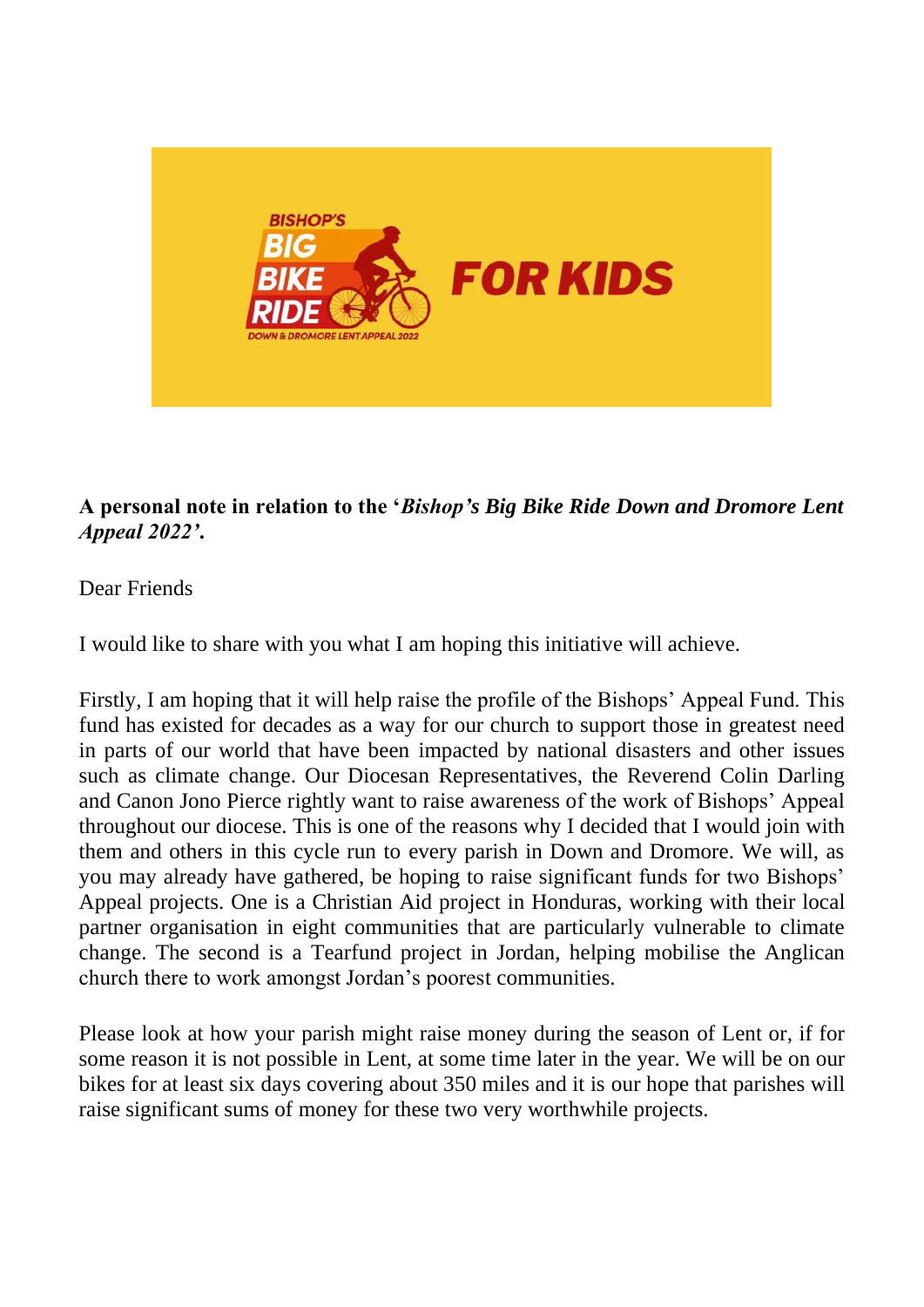Another reason for me deciding to get on a bicycle after a break of 35 years is that I believe passionately that this is a season where all of us need to be willing to embrace things that will stretch us and take us out of our comfort zones. Covid-19 has very significantly impacted every aspect of our lives and the work of our churches. I am hoping that by undertaking the *Bishop's Big Bike Ride*, we will inspire others to be creative and adventurous in the months ahead.

A third reason why I have decided to cycle around the whole diocese is that I am hoping and praying that by helping us focus on the needs of others our parishioners will become increasingly aware that it is our privilege as followers of Christ to be generous. I am hoping and praying that in some small way this initiative will help to light fires of generosity across the diocese enabling us to be generous in how we support ministry and mission in our parishes, our communities, our diocese, and in the worldwide church.

Finally, I am hoping and earnestly praying that after two years of us becoming more and more conscious of ourselves and of our own safety we might choose to become more acutely aware of the needs of others. While Covid-19 has made these past two years very difficult we have also learned many valuable lessons, not least the privilege that is ours in all our parishes to give and love and serve in many and varied ways.

I am so looking forward to meeting with all the clergy and some of your parishioners as we cycle into your parish.

Anything that you can do to raise awareness of the *Bishop's Big Bike Ride* will be appreciated by all of us who will be cycling in your direction during the month of March.

Kindest regards,

Yours in Christ.

 $+$ David Down & Dromore

The Bishop and his bike riding team will stop briefly at Annahilt Parochial Hall on Monday 21 March 11.30 am. You are invited to be present and greet him and the other bikers.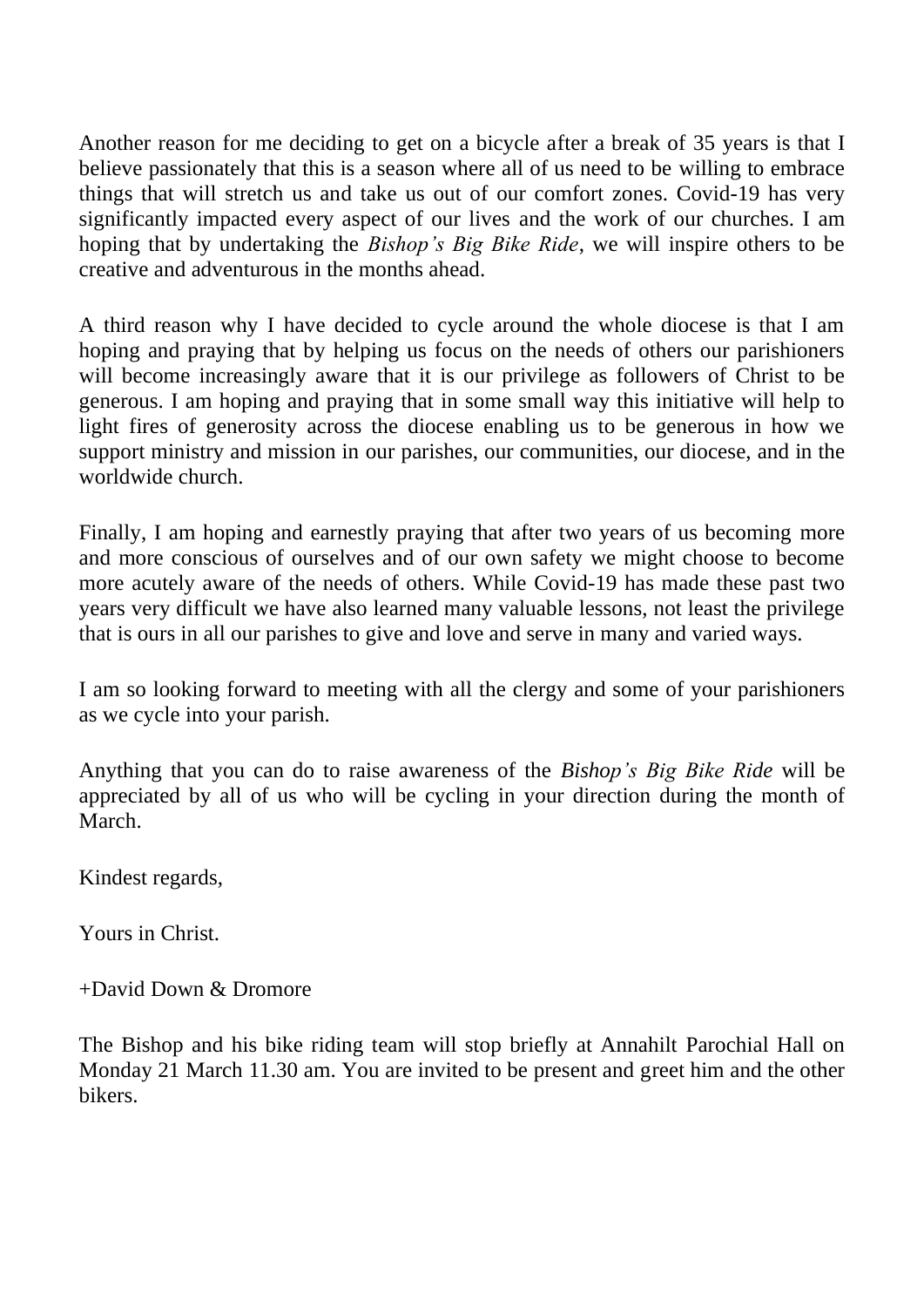## **Prayers for Ukraine and Aid collection**

Prayers for Ukraine will be included at the Penitential Service in the Church of the Ascension, Annahilt, on Ash Wednesday 2 March at 7.30pm. This is a space to come together and lift up the people of Ukraine, as well as the whole situation and its implications for the wider world, to God.

#### **The following prayers are appropriate for use at this time of conflict in Ukraine:**

O Lord our Governor, whose glory is in all the world:

We commend to your merciful care the people and government of Ukraine that, being guided by your providence, they may dwell secure in your peace.

Grant to their leaders and all in authority, wisdom and strength to know and to do your will.

Fill them with the love of truth and righteousness, and make them ever mindful of their calling to serve their people; through Jesus Christ our Lord. Amen.

Grant, O God, that your holy and life-giving Spirit may so move every human heart in the nations of the world, that working and witnessing together, we may live in justice and peace and change the hearts of those who would make for conflict and war; through Jesus Christ our Lord. Amen.

O God, who has knit together in one family all the nations of the earth: remove far from us the evil of war.

Pour out upon the leaders of the nations your spirit of peace, restrain the passions of those who plan aggression, strengthen the hands of those who strive for justice and peace and hasten the time when the kingdoms of this world shall become the kingdom of your Son, our Saviour, Jesus Christ.

Amen.

Almighty Father, whose will is to restore all things in your beloved Son, the King of all:

Govern the hearts and minds of those in authority, and bring the families of the nations, divided and torn apart by the ravages of sin, to be subject to his just and gentle rule; who is alive and reigns with you and the Holy Spirit, one God, now and forever. Amen.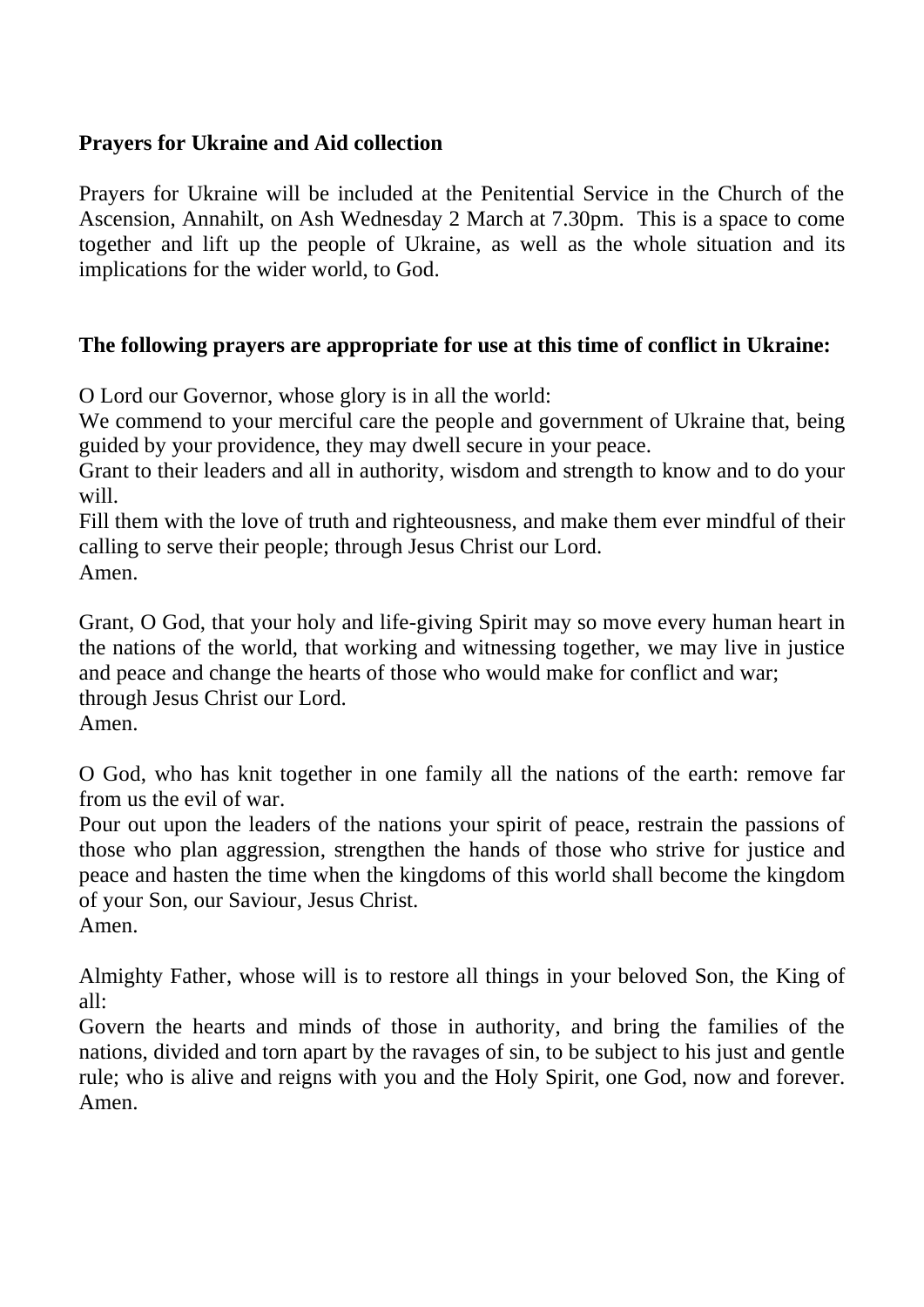Our Father, who art in heaven: hallowed be thy name, thy kingdom come, thy will be done, on earth as it is in heaven. Give us this day our daily bread. And forgive us our trespasses as we forgive those who trespass against us. And lead us not into temptation, but deliver us from evil. For thine is the kingdom, the power, and the glory for ever and ever. Amen.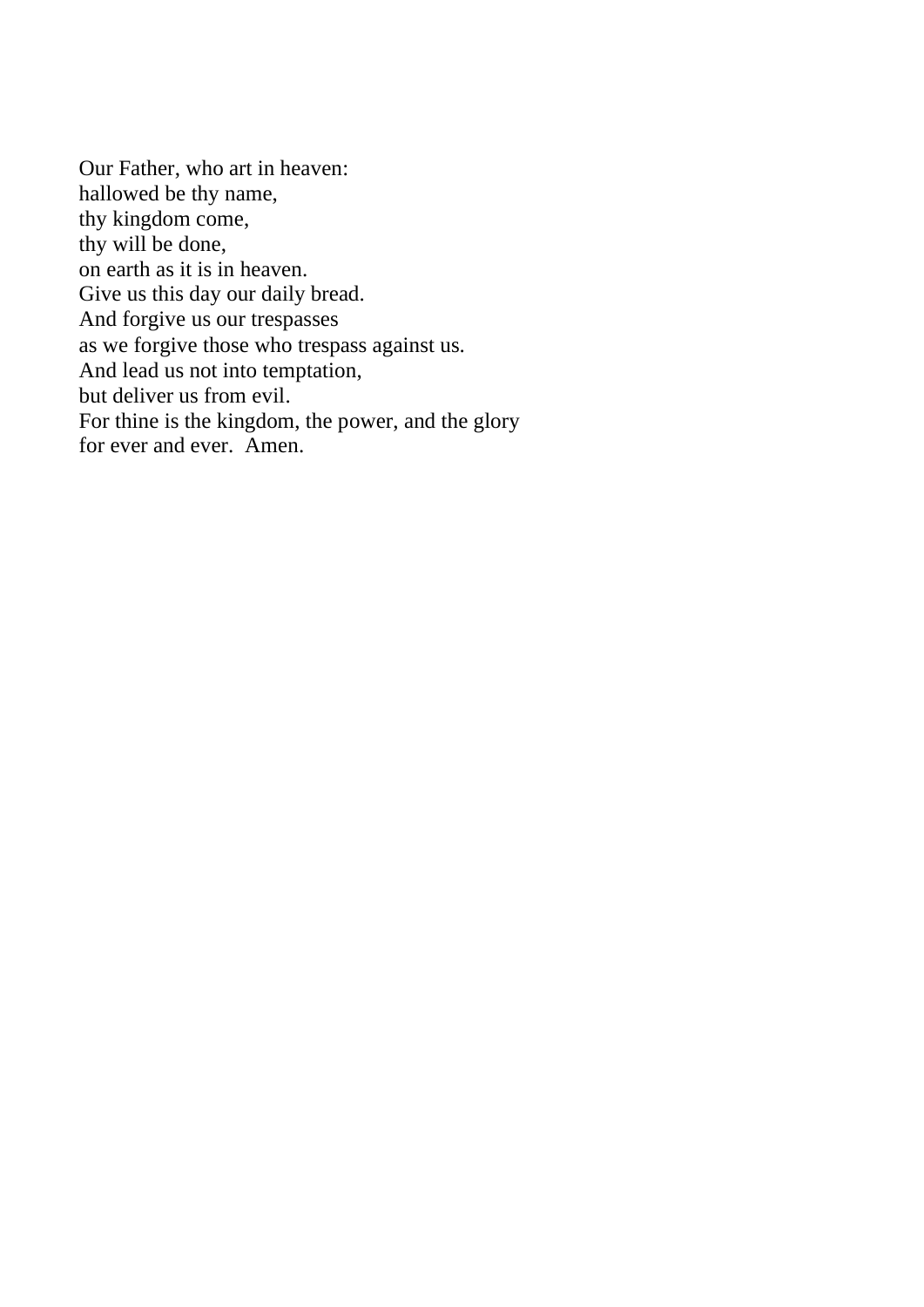

Items urgently needed for refugees leaving Ukraine and arriving in neighbouring countries **are blankets, duvets and sleeping bags and personal hygiene items including soap, toothpaste, shower gel and sanitary items**.

Food, clothes and shoes are **not** required at this stage

as present resources can meet any need for these items among the arriving refugees.

Items can be delivered to **either Annahilt or Magherahamlet Churches** and should be **packed in boxes** and labelled to allow the goods to be loaded onto lorries bound for Romania. Items are being transported free of charge by Romanian transport company, Tarsin Transport.

Financial donations are also requested. On the first and second Sundays in March there will be special collections at all our Services in Church. Alternatively, donations may be sent to our Parochial Treasurers, Patricia Halliday (Annahilt) and Hillary Edgar (Magherahamlet). At this juncture all monies raised will be given to The Red Cross.

**The people caught up in this conflict are desperate for support and protection.**

**As the security situation allows, the Ukrainian Red Cross Society (URCS) and the International Committee of the Red Cross (ICRC) will continue to respond to existing and emerging humanitarian needs. The Red Cross has supported people affected by this conflict for years and this will not stop now.**

**Your donation could help someone affected receive:**

- **• food**
- **• water**
- **• first aid**
- **• medicines**
- **• shelter**

**Your donation will mean we can reach even more people in desperate need. Please give as generously as you can.**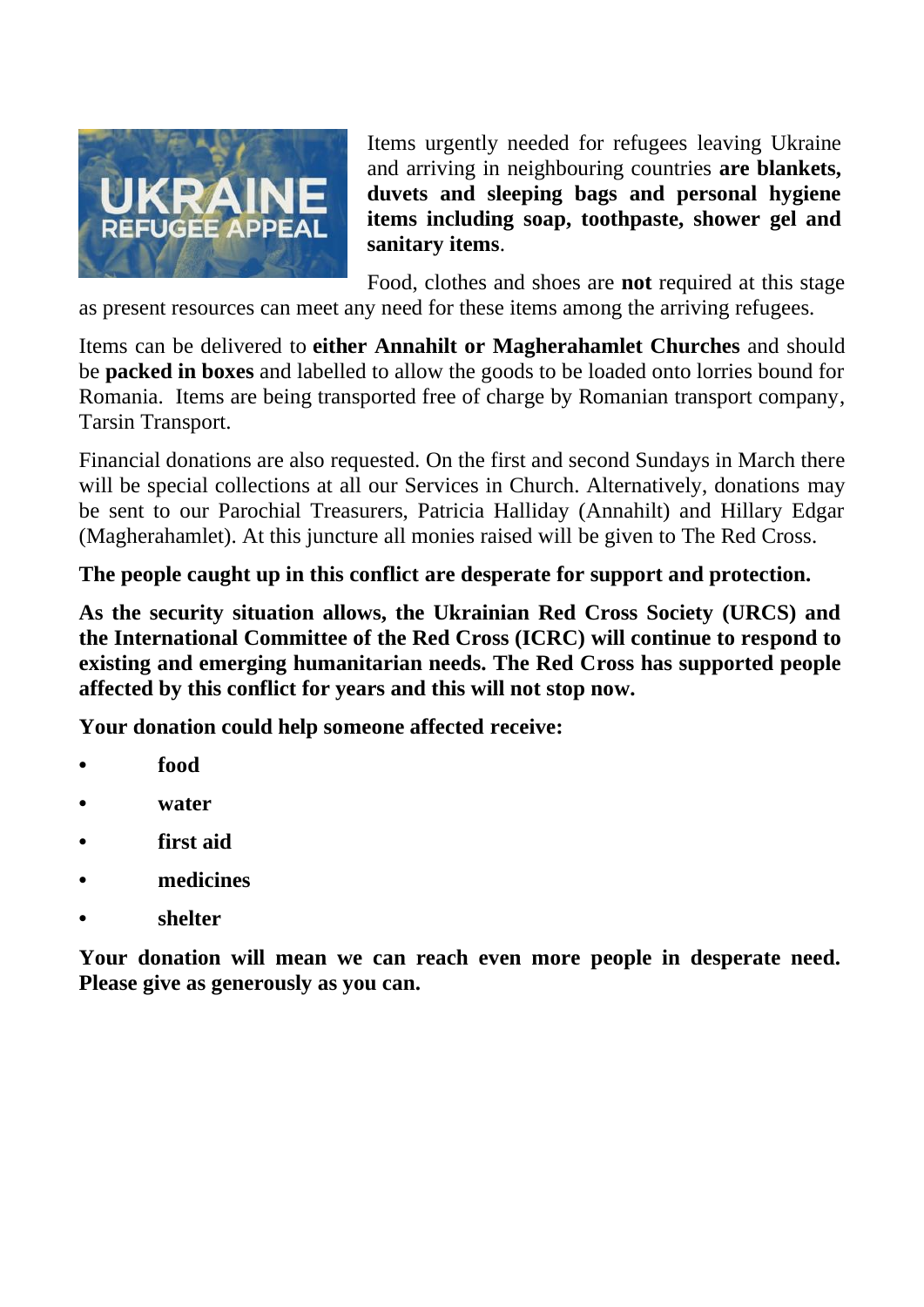## **Church Services in the Parishes of Annahilt and Magherahamlet**

'I was glad when they said to me: "Let us go to the house of the Lord"'

*If it is not possible to attend Church in person, we invite you to join in worship online at* **[www.annahiltandmagherahamlet.org](http://www.annahiltandmagherahamlet.org/)**

| Sunday 27 February                       |                            | <b>Sunday before Lent</b>         |               |
|------------------------------------------|----------------------------|-----------------------------------|---------------|
| CMSI Sunday                              |                            |                                   |               |
| 10.00                                    | <b>Family Service</b>      |                                   | Annahilt      |
|                                          |                            | Preacher: The Revd Roger Thompson |               |
| 12.00                                    | <b>Family Service</b>      |                                   | Magherahamlet |
|                                          |                            | Preacher: The Revd Roger Thompson |               |
|                                          |                            |                                   |               |
|                                          | Wednesday 2 March          | <b>Ash Wednesday</b>              |               |
| 7.30 pm                                  | <b>Penitential Service</b> |                                   | Annahilt      |
| Special Prayers will be said for Ukraine |                            |                                   |               |
|                                          |                            |                                   |               |
| Friday 4 March                           |                            | <b>World Day of Prayer</b>        |               |
| 8.00                                     | <b>Evening Service</b>     |                                   | Magherahamlet |
| All welcome                              |                            |                                   |               |
|                                          |                            |                                   |               |
| Sunday 6 March                           |                            | <b>Lent I</b>                     |               |
| 10.00                                    | Parish Communion           |                                   | Annahilt      |
| 12.00                                    | Parish Communion           |                                   | Magherahamlet |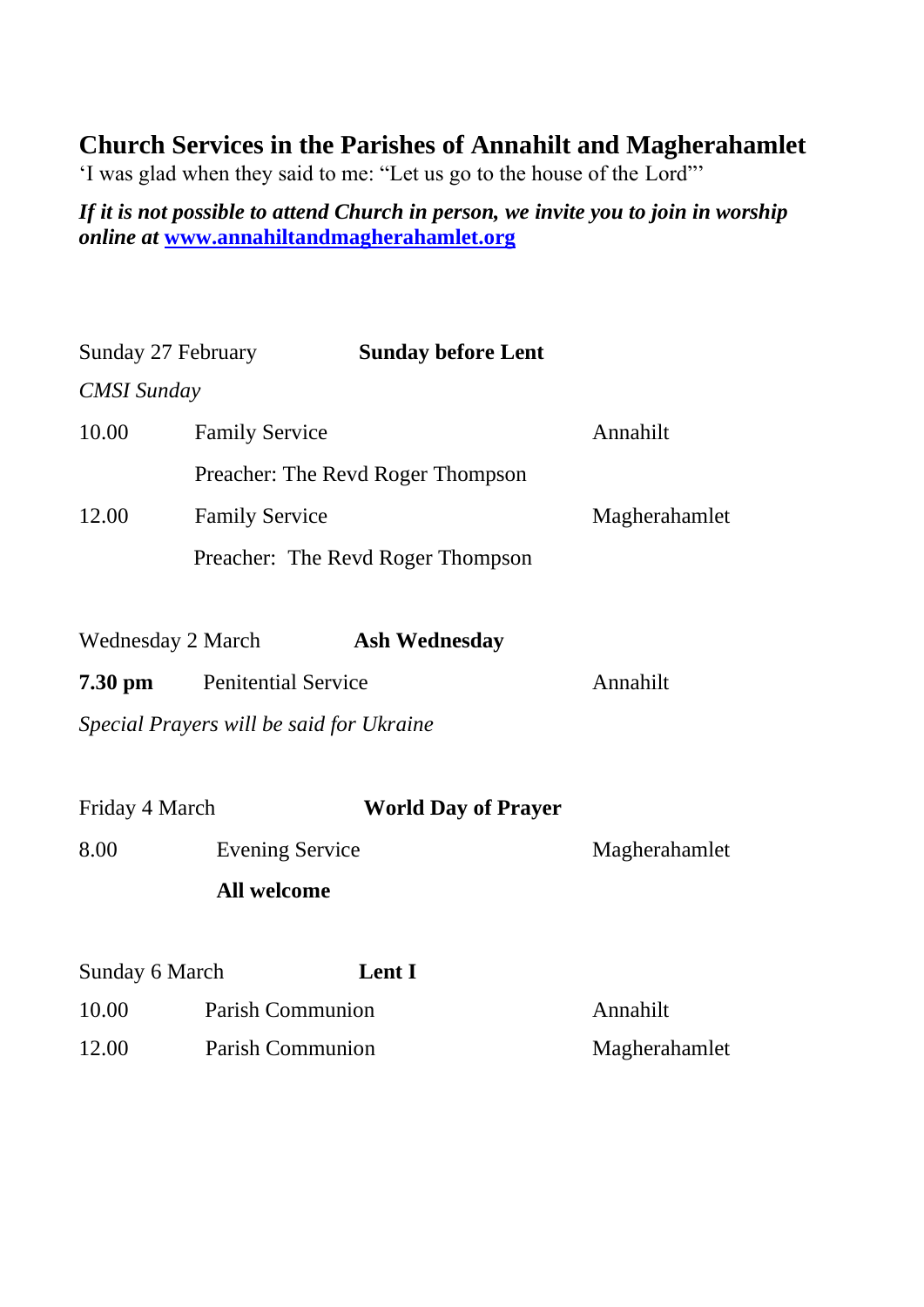| Sunday 13 March |                           | Lent II                                            |               |
|-----------------|---------------------------|----------------------------------------------------|---------------|
| 10.00           | Morning Prayer            |                                                    | Annahilt      |
| 12.00           | Morning Prayer            |                                                    | Magherahamlet |
| Sunday 20 March |                           | <b>Saint Patrick</b>                               |               |
| 10.00           | Parish Communion          |                                                    | Annahilt      |
| 12.00           | <b>Morning Prayer</b>     |                                                    | Magherahamlet |
| Sunday 27 March |                           | <b>Lent IV (Mothering Sunday)</b>                  |               |
|                 | Clocks go forward 1 hour  |                                                    |               |
| 10.00           | <b>Family Service</b>     |                                                    | Annahilt      |
|                 | Preacher: Mrs June Butler |                                                    |               |
|                 |                           | All Ireland President of the Mothers' Union        |               |
|                 |                           | (followed by Light Refreshments in Parochial Hall) |               |
| 12.00           |                           | Family Service & Holy Baptism                      | Magherahamlet |
|                 | Preacher: Mrs June Butler |                                                    |               |
|                 |                           | All Ireland President of the Mothers' Union        |               |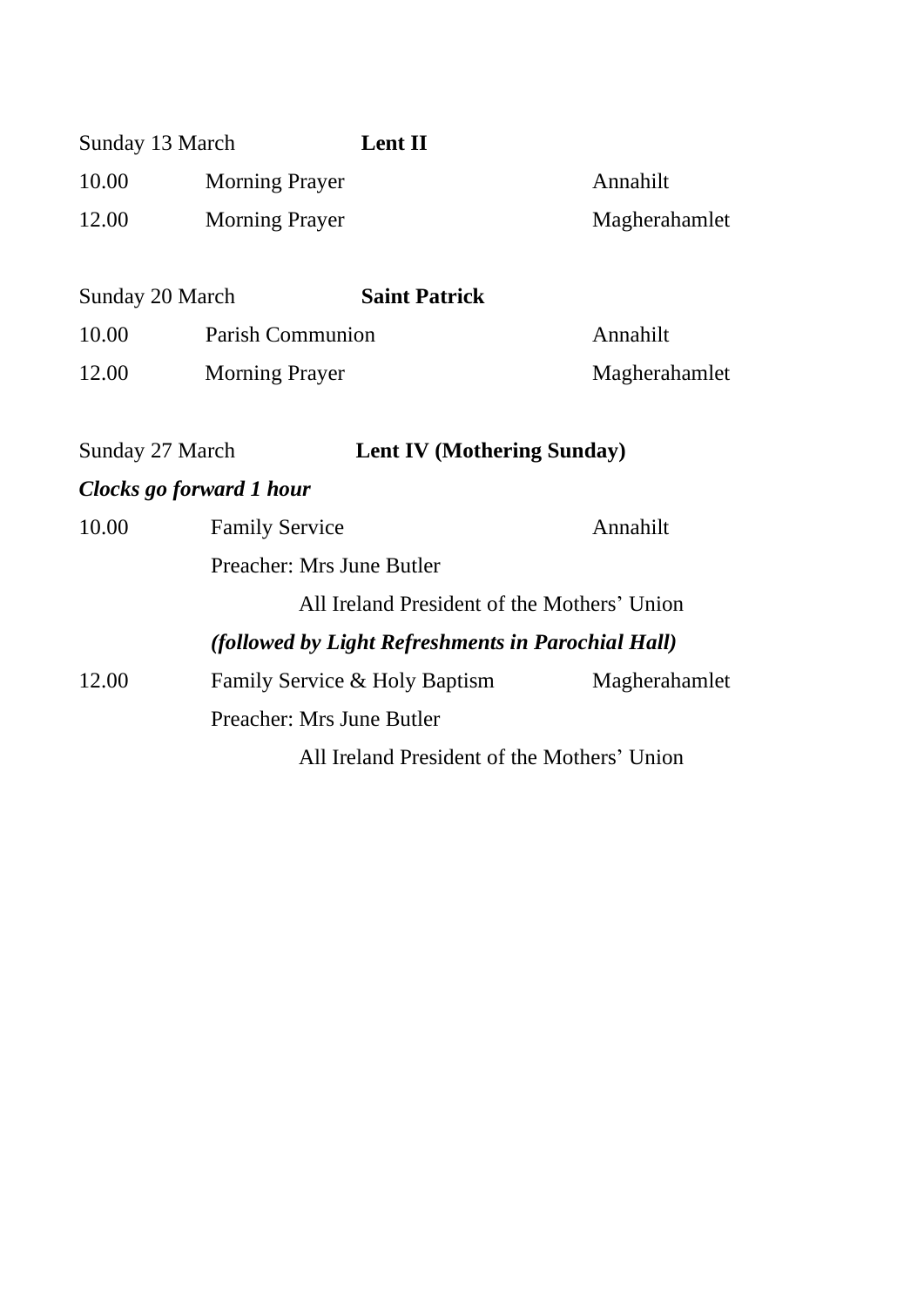#### **From the Parish Registers**



## **Holy Baptism**

*'Go therefore and make disciples of all nations baptising in the name of the Father, and of the Son and of the Holy Spirit'*

## **12 December 2021**

Church of the Ascension, Annahilt

Carter William Trevor, son of Gareth and Suzanna Simpson

Magherahamlet Parish Church

Charlie Ian, son of Mark and Nicole Douglas

**Christian Marriage** *'In Christ shall all be made alive'*

## **12 February 2022**

Stormont Presbyterian Church

Nicholas Robinette and Alison Duffield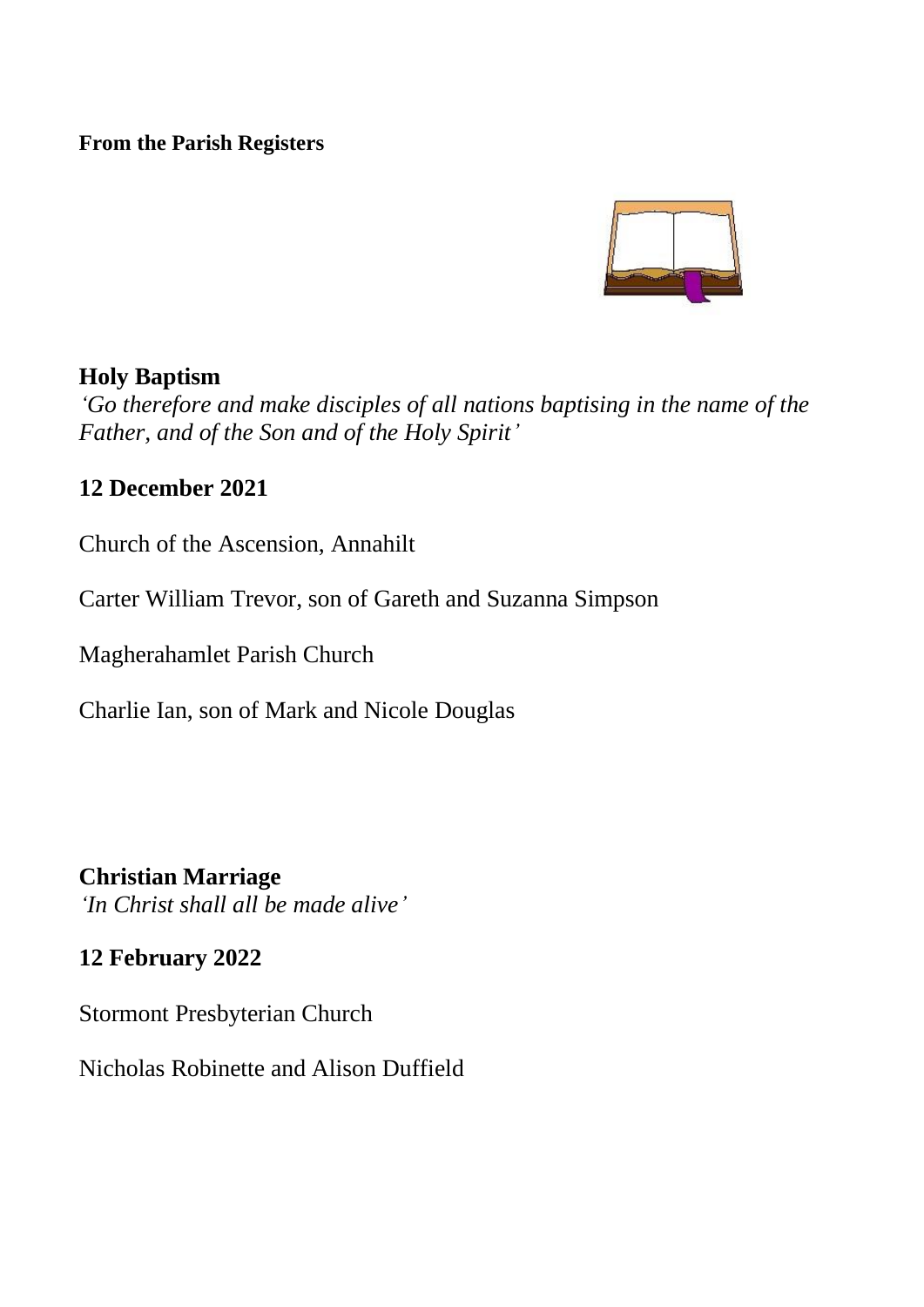## **14 February 2022**

Church of the Ascension, Annahilt

Joshua Colston and Emma Frank

*We congratulate both of these newly married couples and wish them every happiness*

**Christian Burial**

*'In Christ shall all be made alive'*

#### **16 December 2021**

Isaac Harrison, Benson Street, Lisburn

*Following Services at home and in the Church of the Ascension, Annahilt, burial took place in adjoining churchyard*

Isaac Harrison was brought up on 'The Hill', New Road. He attended the local Primary School at Ballycrune and continued his education at Lisburn Tech. For a year or so afterwards he was a cabinet maker. Then he took up employment with Aerocrete where he would spend his entire working life, culminating in his appointment as Sales Director.

The story is told of how Isaac and a friend met up with two other friends who were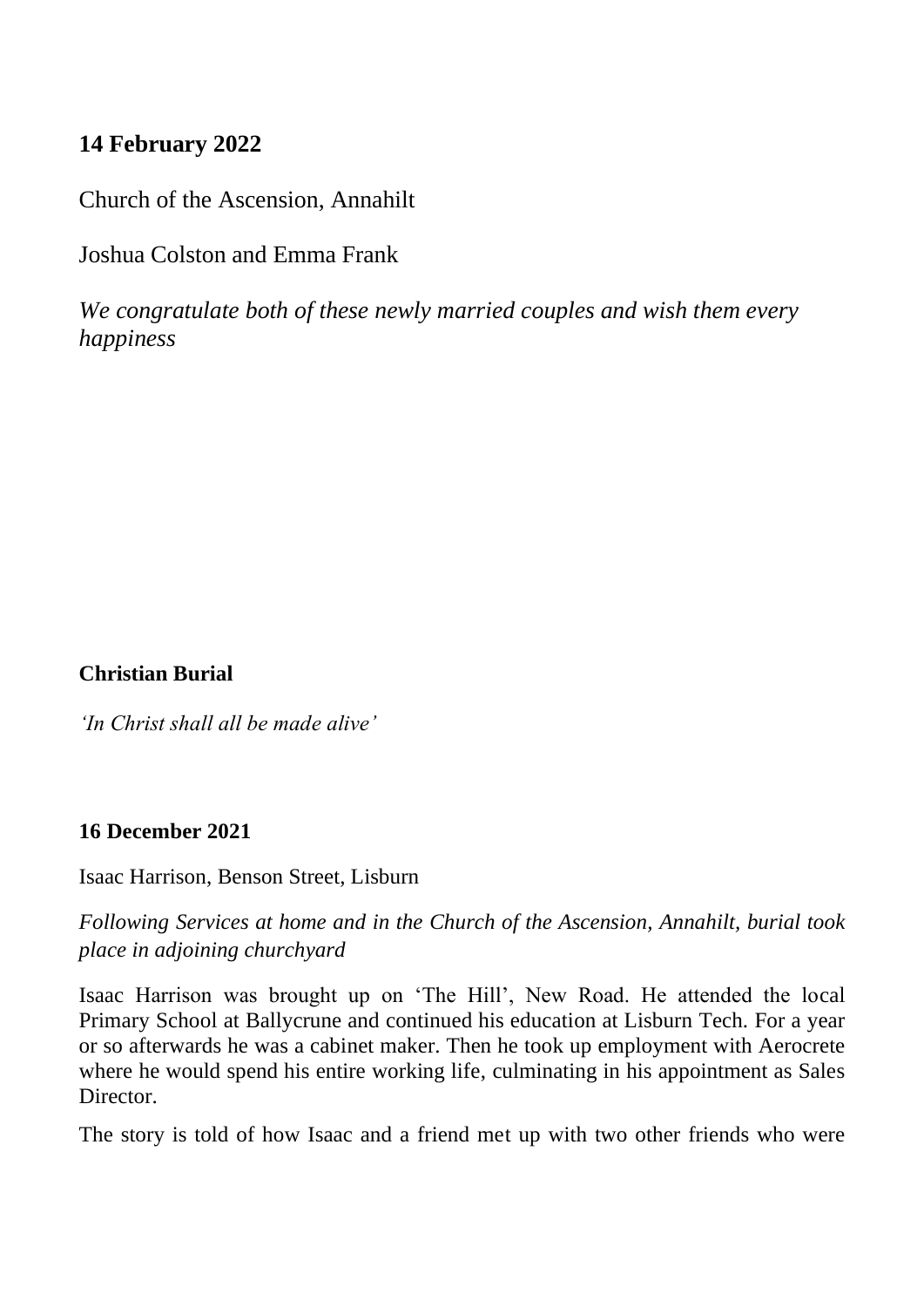going to the Harvest Thanksgiving Service at Loughaghery Presbyterian Church and invited them along. Knowing in their own minds who else was expected to be there, Isaac and his friend responded 'Yes, we'll go with you but WE'RE taking the girls home'. And they did! It all must have gone well as Isaac kept coming, culminating in he and Beth being married in Edengrove Presbyterian Church on 1 June 1963. They set up home in Benson Street, Lisburn where they would live throughout their entire married life of 58 years and where David, Linda, Helen and Alison were brought up. In due course, when they married and had their own families and later again great grandchildren came along, the entire family circle assembled at No 47 on Sundays for lunch. Isaac and Beth delighted in them all and how they made and were making their way in the world. They also remained close to Isaac's parents and siblings and their families, with the whole connection gathering at Granny Harrison's house on Christmas Eve. Isaac was a devoted family person. Isaac and Beth also went on coach tours over many years, very often with his sister Madeline and brother-in-law Cecil.

Isaac was a keen player in both indoor and outdoor bowls winning many prizes over the years. He was also a keen golfer who held membership of Spa and later Lisburn Golf Clubs. He also was an enthusiastic Table Tennis player at the Annahilt Cross Roads, not least when he played in competition with his father.

Isaac loved tending to and developing the garden of his home and was particularly pleased when his grandson Rhys asked for a greenhouse for a present.

Isaac and Beth made Annahilt Parish Church their spiritual home, where they attended worship every Sunday with Isaac 'calling the faithful' before each Service by ringing the bell. He served on the Select Vestry over many years holding the Office of Churchwarden and also Parochial Nominator.

Isaac will be remembered as a loving husband, father, grandfather, great grandfather and friend. Isaac's faith in God, his love and loyalty to this church, and his concern for others will be an abiding memory of him. By his very life, he taught us about the love and grace of Jesus, and his legacy will be an enduring one.

We extend our deep and prayerful sympathy to Beth and the entire family circle in their great loss.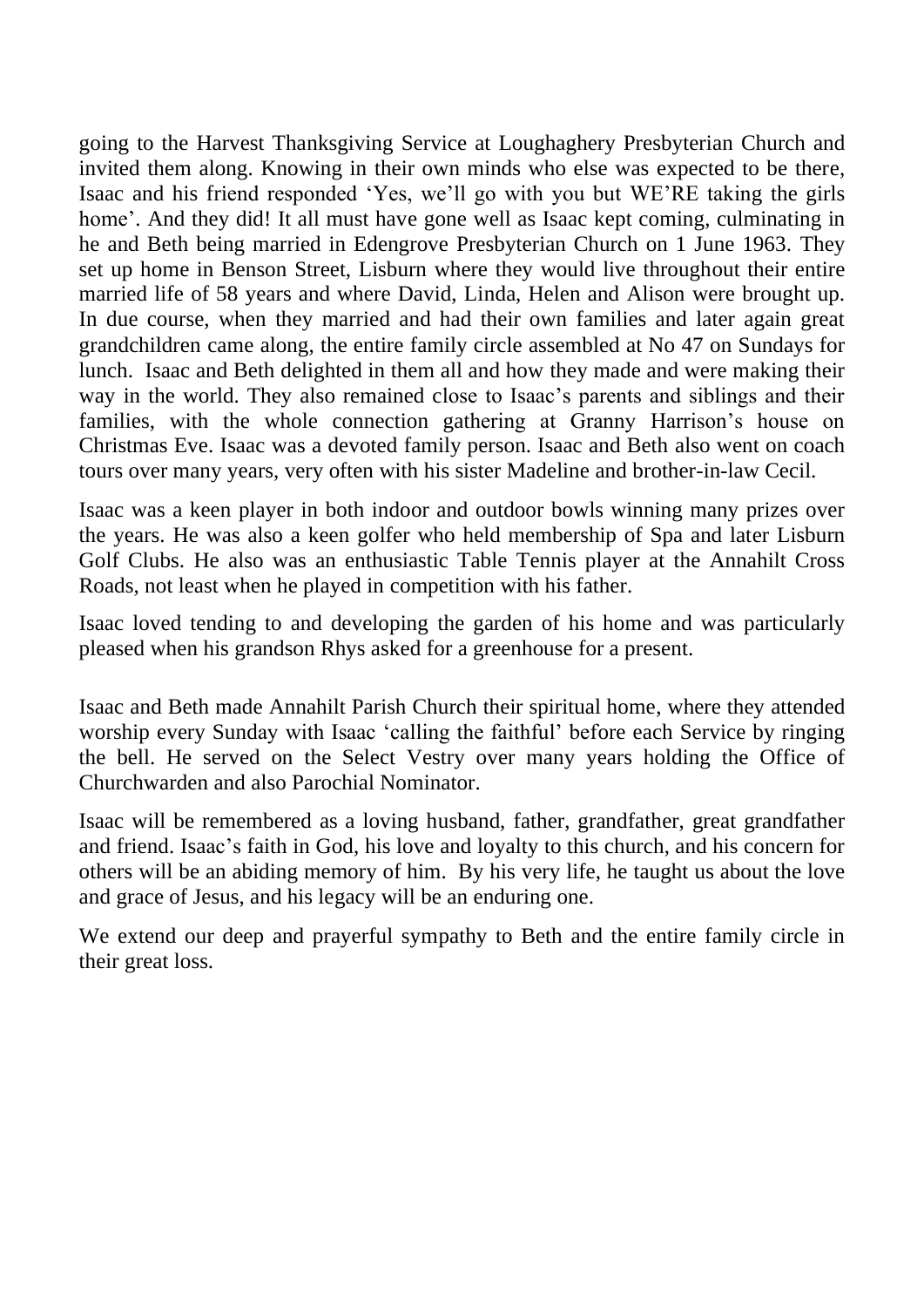#### **22 December 2021**

#### Christopher (Christie) Hall, Hillside, Spa

*Following Services at home and in Magherahamlet Parish Church, burial took place in adjoining churchyard*

In 1935, Christie was born on Christmas Day to the late William and Isabel Hall, the eldest of five siblings, Billy, Kenny, the late Isabel and the late Sammy. He was initially brought up on Crabtree Road until the family moved to Downpatrick Road. Christie attended the local Primary School at Magheradroll which he left aged 14. For some time afterwards Christie delivered telegrams by bicycle until he was employed at Billy Young's neighbouring farm. Then, for some 23 years Christie worked at S J Martin's Quarry in Ballynahinch making blocks. Then, for another 17 years he was employed at Gilbert Ash Construction where he became Foreman. On attaining the age of 65 he retired as he always said he would!

The story of how Christie first met Anne is an interesting one. It was at a dance in Spa Orange Hall one  $12<sup>th</sup>$  night and culminated in their marriage in Magherahamlet Presbyterian Church on 14 August 1963. Initially, they set up home on Dunmore Road until they moved to Hillside in Spa where they would live for the remaining 54 years of married life and where Lynda, Kenneth and Joanne were brought up. In due course, when they married and had their own families and later again great grandchildren came along, Christie & Anne were very proud of how they made and were making their way in the world, not least in the football success of his grandson Greg. Christie was and remained a devoted family person. He loved when the extended family came together particularly at barbecues during the summer.

Christie was a very keen sports person, playing hockey, football, cricket and golf over the years. Walking was a pleasurable means of transport and he completed the Mourne Walk seven times.

Christie loved tending to and developing the garden of his home which he found therapeutic. He was never one to sit still, always looking for something to do especially in retirement. He was obliging to anyone who needed his help with grass cutting, hedge trimming and moving sheds. He proved a very practical and resourceful Caretaker at Spa Presbyterian over 17 years.

Christie & Anne made Magherahamlet Parish Church their spiritual home where they attended worship with unfeigning regularity. He served on the Select Vestry at different times, holding the Office of Rector's Churchwarden, a role he fulfilled with distinction. Anything Christie took on he carried out with discretion and dignity.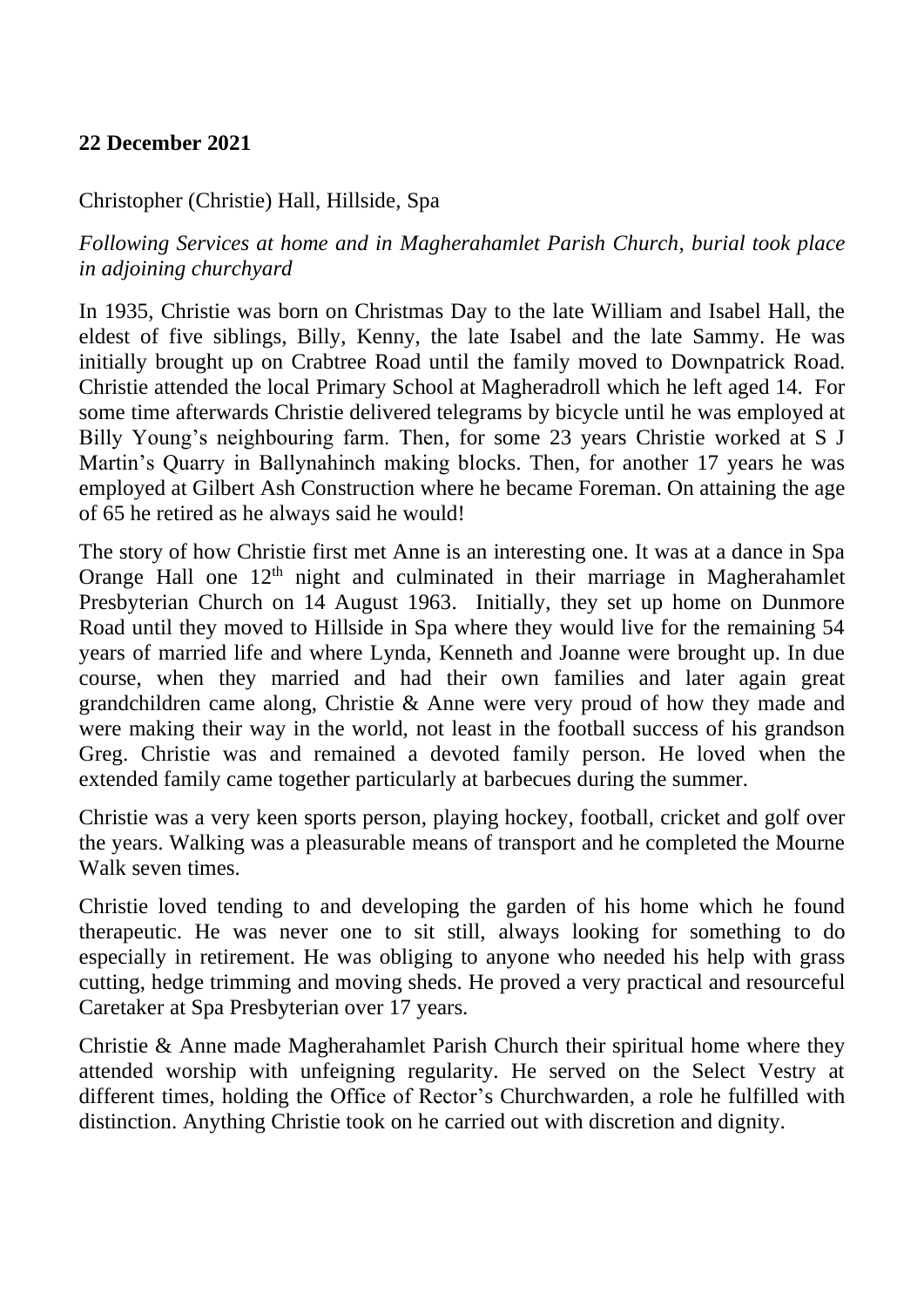Christie will be remembered as a loving husband, father, grandfather, greatgrandfather and friend. He will be fondly and gratefully remembered by all who knew him.

We extend our sincere sympathy and prayers to Anne and the whole family circle at this sad time.

**7 January 2022**

William John Charles (Bill) Job

*Following a Service in the Church of the Ascension, Annahilt interment (after cremation) took place in adjoining churchyard*

William John Charles Job was the youngest of five siblings (Charlie, Betty, George, Freddie and Bill) who was born and brought up in South Queen's Ferry in Edinburgh, near the Forth Road Bridge Railway and was educated locally.

Aged 17, Bill joined the Army and served some 25 years. He served in Aden, Hong Kong, Kenya, Germany and three tours of duty in Northern Ireland. He ultimately became a Sergeant Major in the Royal House Artillery. Following his Army career. he held various jobs.

Bill was a very keen sportsperson. He loved horse racing especially on Boxing Day and when both the British and Irish Grand Nationals were run. He excelled in both the Long Jump and High Jump while in the Army. He enjoyed basketball and football following closely the progress of England in last year's World Cup competition. He also liked to solve crossword puzzles.

Bill kept up with current affairs by reading a newspaper each day. He had a great sense of humour and loved banter.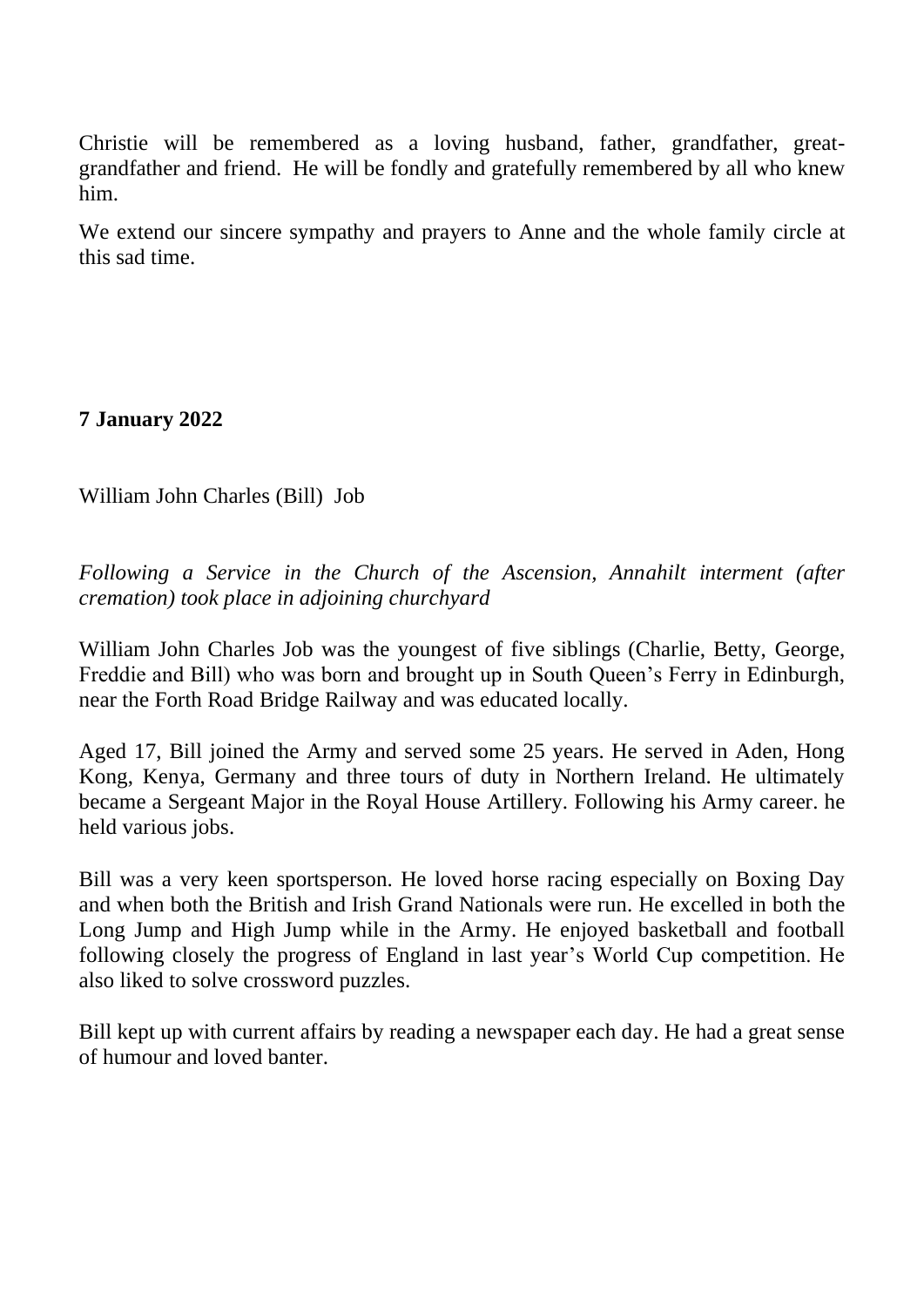Bill was a practical and resourceful person who was very much 'hands on' when his daughter Susie and Gareth were building their present home.

While in Germany, Bill and Angelica met and fell in love. They were married for 55 years. They moved about extensively during Bill's Army postings and eventually settled in Edinburgh before retirement.

They had a family of four, Peter, Klaus, Andrew and Susie (married to Gareth). Bill particularly enjoyed being a Grandad to Christopher, Angelica, Hunter and Carter (whose Baptism he had attended only a fortnight before his unexpected death).

Bill's period of illness was a short one, which be bore with dignity and grace.

To Bill's wife Angelica all the family circle and to Paul (who was like another son) we extend our deep sympathy in their great loss.

#### **11 February 2022**

The Revd Canon Eric Kingston, former Rector of Annahilt and Magherahamlet, Kinedale Park, Ballynahinch

*Following a service in the Church of the Ascension, Annahilt, burial took place in adjoining churchyard.*

Eric was born in Bantry, Co Cork on 4 December 1924, one of four siblings along with Gladys, Ena and the late Doris, his twin. Initially he was a pupil of the local National School in Bantry. His secondary education began in Kilkenny College and was completed in Mountjoy School.

In 1944 Eric joined W S Magowan Printers in Newry as a Trainee for Management. In 1955 he joined the firm Magowan & Ingram in Belfast as a very successful Commercial Traveler, an occupation he held until he responded to the call to Ordained Ministry for which he began training at the then C of I Divinity Hostel.

On 7 September 1957 Eric married Kathleen McWhirter in Newry Methodist Church. They had two daughters Susan and Helen. As they raised their family at home and later when Susan married Aubrey and Helen married Stuart, they each were and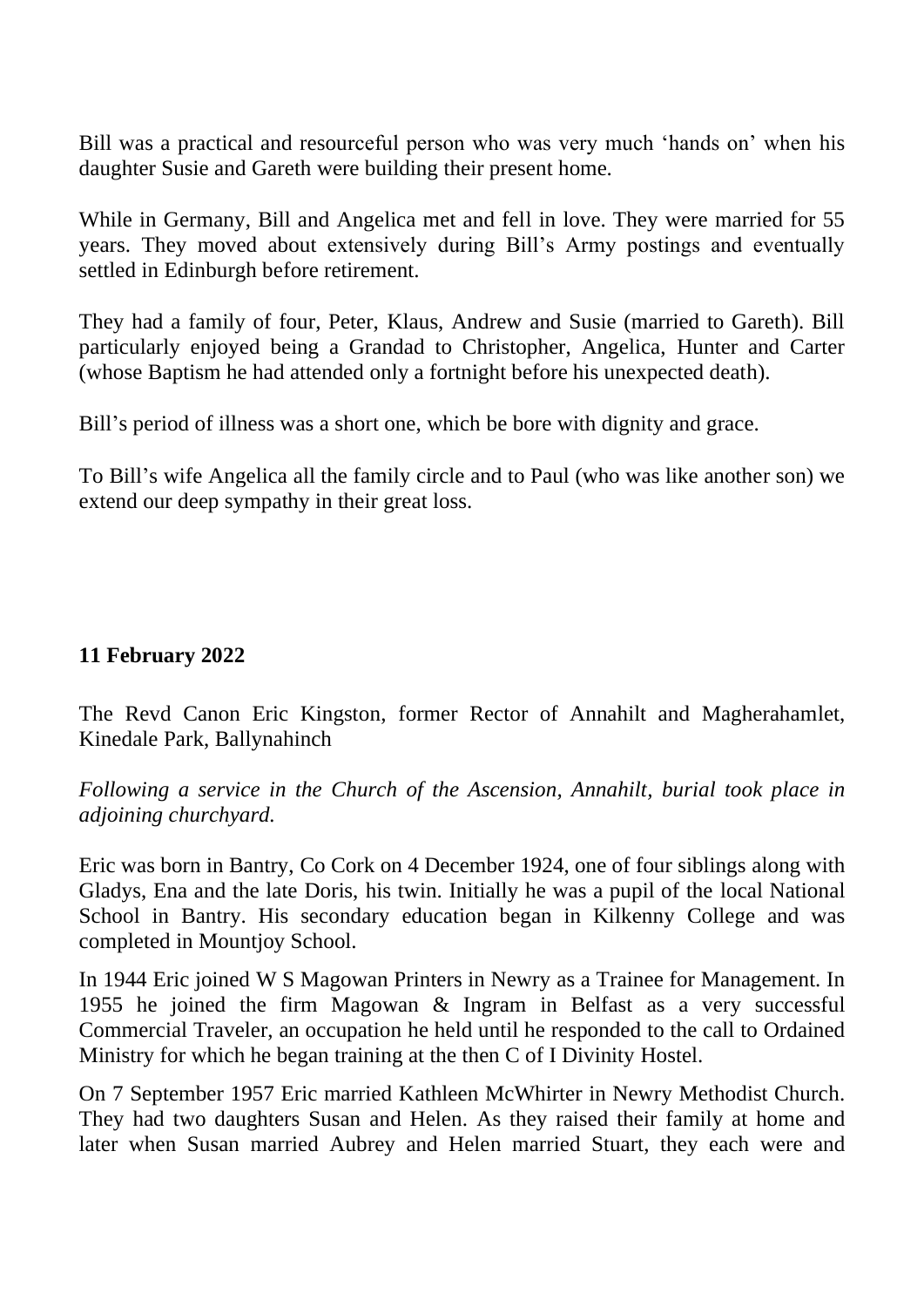remained very much a family one to the other with Eric remaining a loved and patriarchal influence.

Prior to Ordination, Eric had held many of the positions which are open to a Layperson in the Church of Ireland – Sunday School Teacher, Choir member, Select Vestryman and Parochial Nominator.

Eric was made Deacon on St Peter's Day 29 June 1969 by Bishop Frederick Julian Mitchell to serve as Curate Assistant in St Patrick's, Ballymacarret in Belfast during the Incumbency of the late Archdeacon Billy Macourt. He was ordained Priest the following year by Bishop George Quinn. From 1972 he began a second Curacy in St Columba's Parish, Knock under the then Rector Canon William Whittaker until he was instituted as Rector of Annahilt on Thursday 7 October 1976. There began an Incumbency which blossomed and moved forward in the years which followed and was further extended when the Grouping of Annahilt and Magherahamlet Parishes took place and Eric was instituted as Rector of Magherahamlet.

In his parochial ministry in Annahilt and Magherahamlet Eric was a most diligent and faithful pastor to his parishioners both to the sick and the whole which ensured he got to know his people very well and they him. His ministry was one of 'presence' with his people in all of life's circumstances but especially sharing in the joy of a baptism or marriage, offering prayer and ministering the Sacrament to the sick or housebound and giving comfort to the bereaved.

He worked effectively with the Select Vestries of both parishes in the development and refurbishment of both parochial halls and the extension of the hall in Annahilt as well as an extension to the then Rectory.

Eric was an excellent co-ordinator and overseer of voluntary work in the Parish. One of his parishioners is known to have said 'I couldn't refuse Mr Kingston because he would never ask me to do anything he wouldn't do himself'. There is one parishioner who was made a Churchwarden at the age of 18, just as soon as it was legally possible and who since held office many times. Others in both our parishes who took on various positions while Canon Kingston was Rector still hold them!

Eric also had an excellent rapport with young people. He counted it a huge privilege to talk to the children at Morning Assemblies in both Annahilt and Spa Primary Schools. He also looked forward every two years to the preparation of young people for Confirmation which he saw a real opportunity of getting to know better the future membership of the Church.

In the diocese Eric became Diocesan Curate (i.e., the co-ordinator of Vacancy and Sickness Duty in parishes throughout Down & Dromore) in 1976 in succession to the late Revd Terry Sullivan He continued in that post until 2011, long after he retired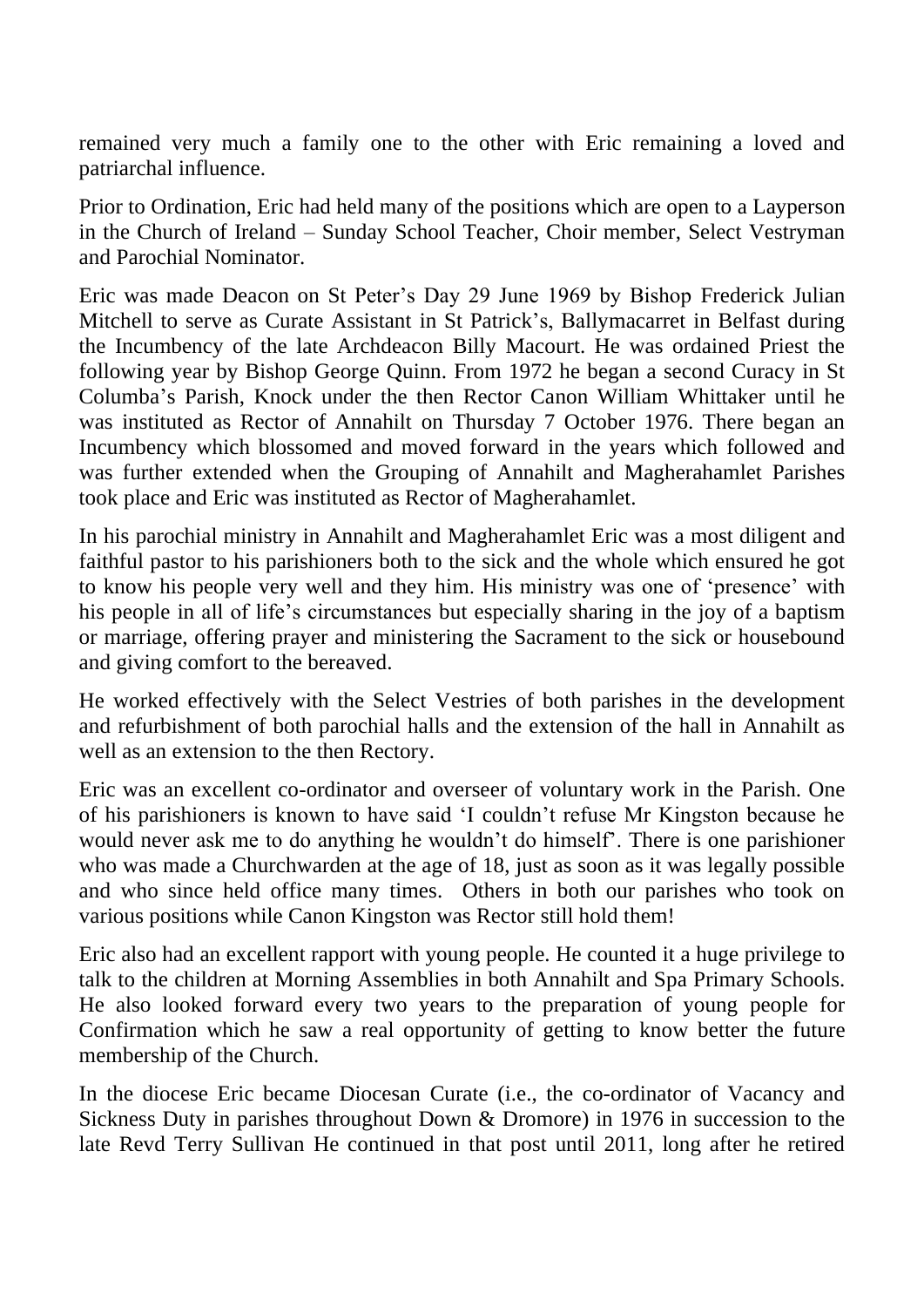from Stipendary Ministry. His excellent organisational skills made him eminently suitable for this task. These many years in so many facets of stipendiary ministry were recognized by Bishop Gordon McMullan when he appointed Eric as Canon on the Chapter of Dromore Cathedral in the office of Precentor, an honour he richly deserved prior to his official retirement on 7 September 1993. In retirement, he undertook pastoral visiting in Dromore Cathedral Parish for five years and officiated most Sundays at worship in churches throughout the diocese covering vacancy, holiday or sickness duty.

Eric was also hugely respected by his clerical colleagues in ministry. Since coming into Dromore diocese he was a very faithful member of the Lurgan Clerical Union (a clerical society for serving and retired clergy in the diocese)

In former years Eric was Secretary of the Committee which organized an annual Refresher Course for clergy which took place annually at Portrush during the week following Easter Day. More recently he was involved in the Retired Clergy Association.

In his incumbency here he enjoyed excellent relationships with the various local Presbyterian Churches and their Ministers, the Revd David McConaghy (Loughaghery and Cargycreevy), the late Revd Scott Martin, (Annahilt and Drumlough), the late Revds Cecil Adams and John Keenan (Spa and Magherahamlet) and the Revd Tom McCahan (Legacurry). With his colleagues in Annahilt, he served on the Board of Governors of the Primary School and as a Trustee on the Sharland Charity which resulted in a significant refurbishment of the Almshouses. In June 1977, in Annahilt he hosted a special united Service involving the other local clergy and their congregations as well as the Baillie's Mills Accordion Band to mark the Silver Jubilee of HM The Queen. In Magherahamlet he enthusiastically took part in the Community Carol Service each year, the hosting of which by the clergy of Spa Presbyterian, Magherahamlet Presbyterian and Magherahamlet Parish rotated each year.

Eric was wonderfully supported throughout his ministry by Kathleen, Susan and Helen. He too was totally supportive of Kathleen in her very active membership of the Mothers' Union, in particular as Enrolling Member of both branches in the Group of Parishes (the Silver Jubilee of both Annahilt and Magherahamlet Branches arose in Eric's incumbency), as Down & Dromore Diocesan President and as Central All Ireland President.

As Eric and Kathleen's extended family grew, they delighted in their grandchildren Katrina, Stephen and Gareth and great-grandchildren Mollie, Alfie and Caleb. As we mourn our former Rector, we extend to his devoted wife Kathleen and all the family circle our heartfelt and prayerful sympathy.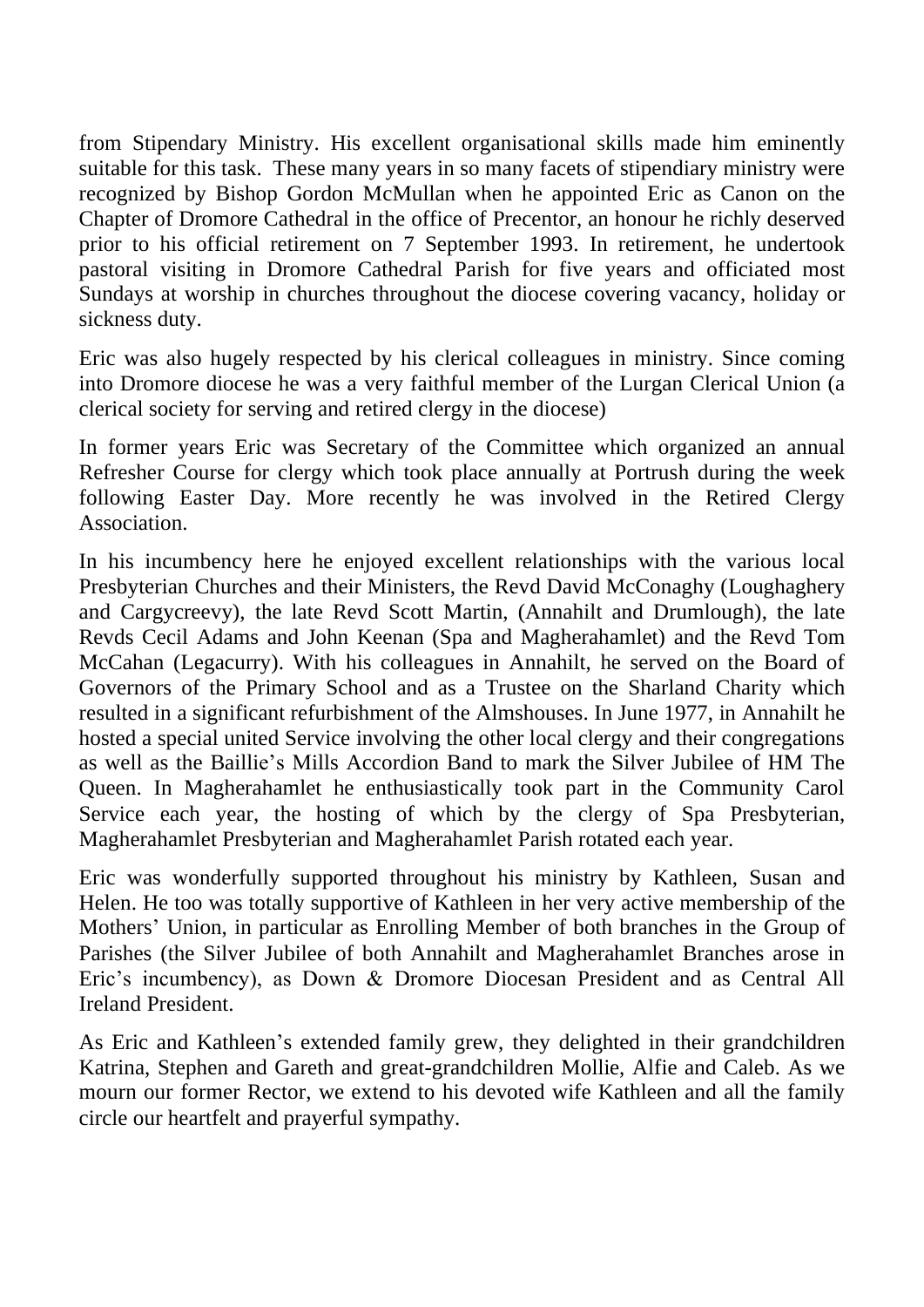

# **WORLD DAY OF PRAYER FRIDAY 4TH MARCH**

This year's service has been written by the Christian women of England, Wales and Northern Ireland, with the title, *"I know the plans I have for you".*

We haven't had a home-grown service since 1945 so this is a bit of an occasion. The overarching theme is hope which is particularly relevant in these uncertain times.

## **Our service will be held in Magherahamlet Parish Church at 8.00 pm.**

Everyone is warmly invited.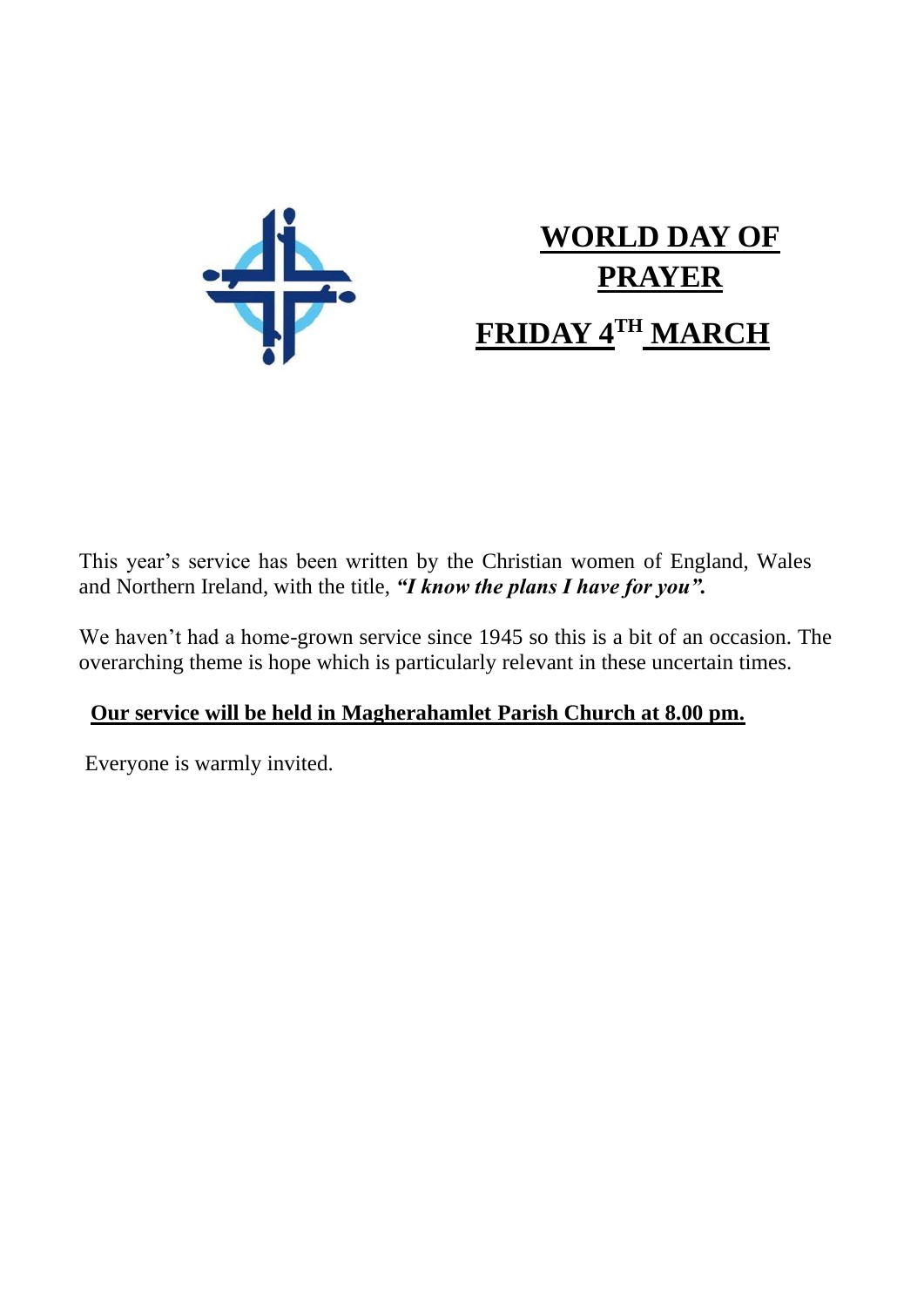#### **Parochial Annual General Meetings or Easter Vestries**

Please note the Annual General Meeting or Easter Vestry of each parish in the Group:

| Annahilt      | Monday 28 March  | $8.00 \text{ pm}$ | Parochial Hall |
|---------------|------------------|-------------------|----------------|
| Magherahamlet | Tuesday 29 March | $8.00 \text{ pm}$ | Parochial Hall |

As usual, the past year will be reviewed and the Churchwardens and Select Vestries for another year will be elected.

While only registered Vestrypersons may vote, attendance is open to all parishioners. The meetings are occasions when we may learn more about what is happening in our own parish, diocese and the wider Church, as well as participating in the annual elections afterwards.

#### **Flowers for the Churches**

|       | Annahilt            | Magherahamlet |
|-------|---------------------|---------------|
| March |                     |               |
| 6     | Mrs B Harrison      |               |
| 13    |                     |               |
| 20    |                     |               |
| 28    | Mr & Mrs R Carlisle | Miss V Begley |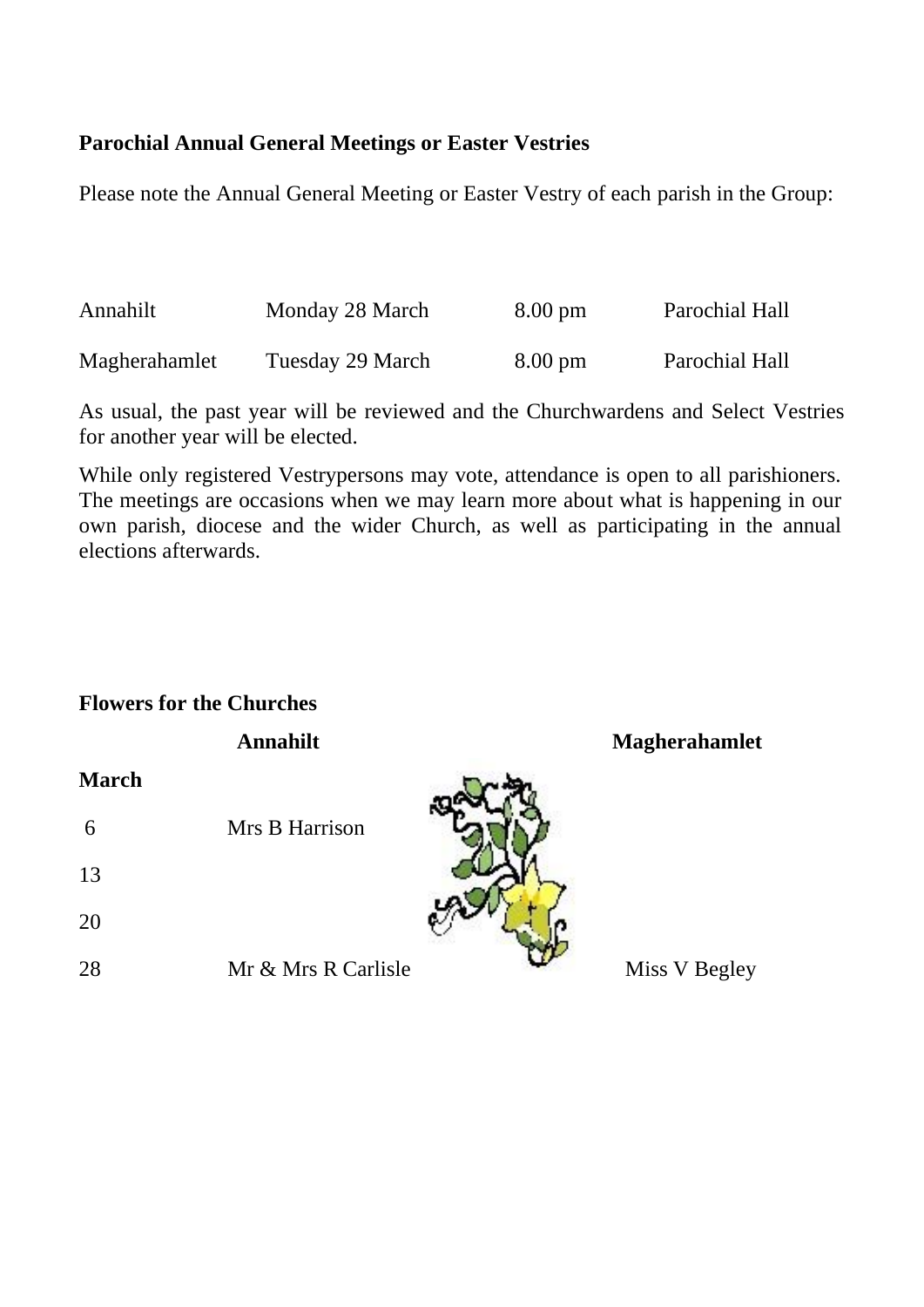## **Church Cleaning, Annahilt**

## **March**

| $4 - 5$   | Mrs A Maxwell   | Mr R Maxwell   |
|-----------|-----------------|----------------|
| $11 - 12$ | Mrs E Crawford  | Mrs M Clarke   |
| $18 - 29$ | Mrs J Bolas     | Mr A Bolas     |
| $25 - 26$ | Mrs L McCambley | Mrs E Harrison |
| April     |                 |                |
| $2 - 3$   | Mrs E Ogle      |                |
| $10 - 11$ | Mrs J Guiney    | Mrs H Cardosi  |
| $17 - 18$ | Mrs H Hill      | Mr T Hill      |

## **FOR SALE**

## **2 TRESTLE TABLES**

*If interested please contact*

**Colin Hassard email: [secretary.annahilt@annahiltandmagherahamlet.org](mailto:secretary.annahilt@annahiltandmagherahamlet.org)**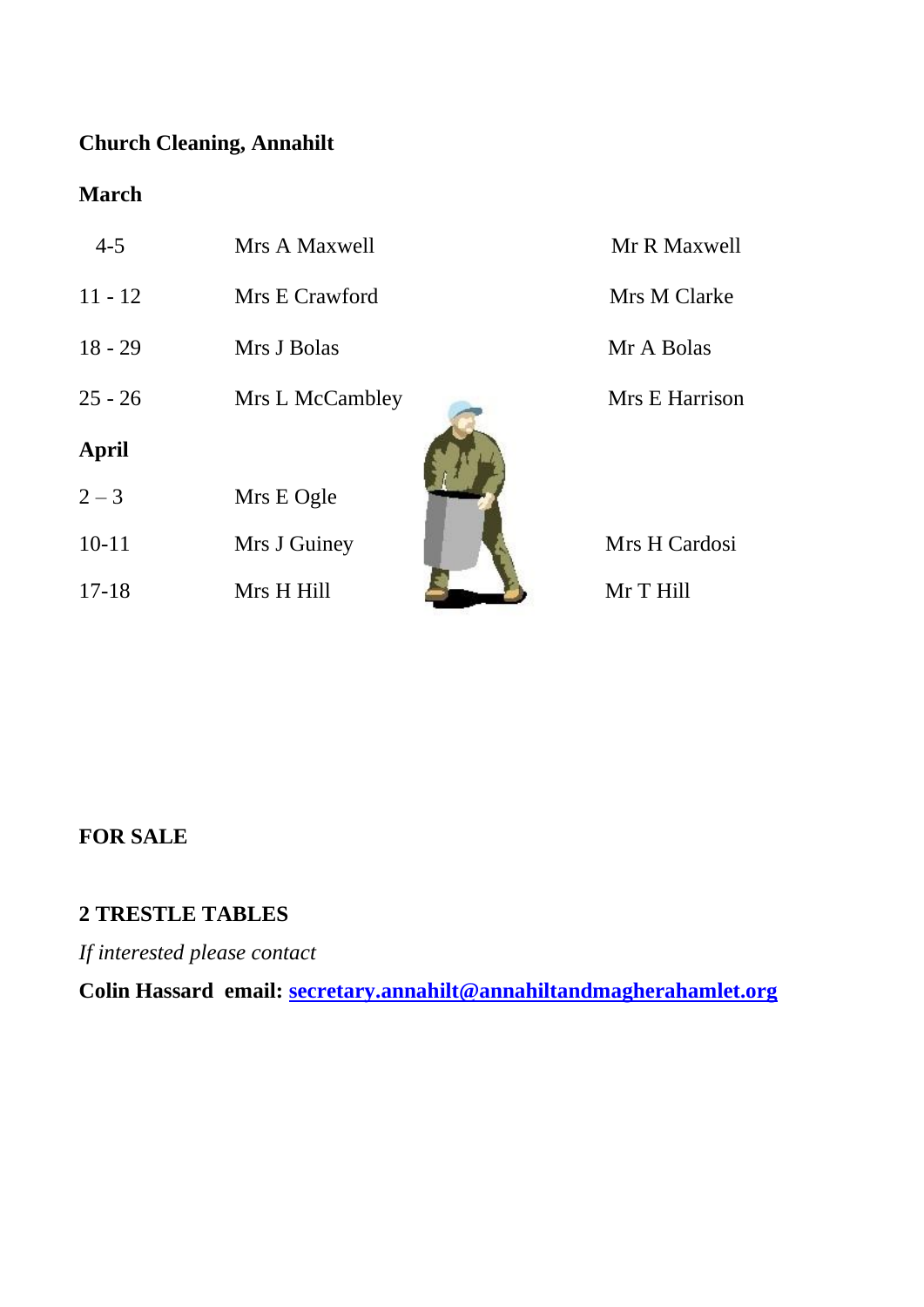#### **In memoriam**

Donations in memory of Christie Hall to Magherahamlet Parish in lieu of flowers amounted to £1090. We thank Christie's wife Anne and the family circle for thinking of the Parish in this way and everyone who subscribed so generously.

#### **Thank you……**

……to all who contributed to the special collections in support of the following charities:

#### **Annahilt**

| <b>Star NI</b>                          | £126.51 |
|-----------------------------------------|---------|
| Dean of Belfast's Sit Out               | £251.00 |
| Save the Children                       | £93.00  |
| NI Hospice                              | £50.00  |
| Leprosy Mission NI                      | £139.50 |
| CMSI (in memory of Canon Eric Kingston) | £150.00 |
| <b>Magherahamlet</b>                    |         |
| Star NI                                 | £220.00 |
| Dean of Belfast's Sit Out               | £139.00 |
|                                         |         |
| Marie Curie                             | £194.00 |
| Leprosy Mission NI                      | £104.00 |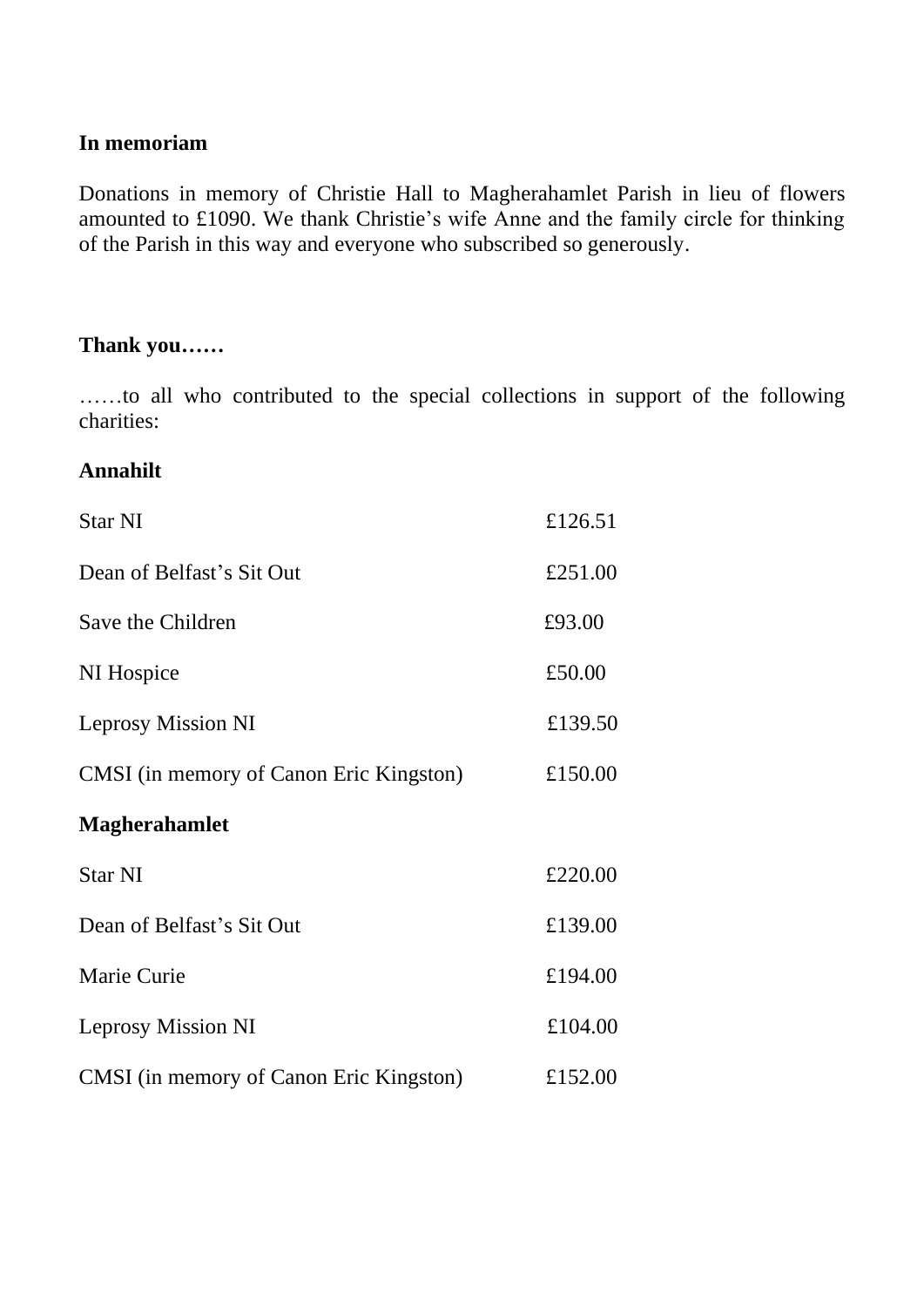

Dear Mothers' Union Members and Friends,

We sincerely hope that you all had a good Christmas and were able to spend some quality time with your families. We pray too that the year ahead will see a big reduction in Covid cases and provide us with the opportunity to get back to some form of normality.

Currently, with regard to Mothers' Union meetings and especially considering the high incidence of Omnicron infections throughout the countryside, we feel that it is still too soon to resume our usual monthly group evenings. Perhaps as we journey towards Easter, the situation will have improved. In the meantime please continue to stay in touch with friends and neighbours, giving them a wave, a phone call or sending a little note. These small acts of kindness are very much appreciated.

In the wider world of Mothers' Union we are delighted to introduce our newly appointed Diocesan President, Mavis Thompson and Mothers' Union, Diocesan Chaplain, Revd Duncan Pollock. On the Mothers' Union Down and Dromore Diocesan Facebook page Bishop David states that the Revd Pollock will bring so much to the task of encouraging Mothers' Union and the Branches in Down and Dromore in his role as Chaplain. He has done outstanding work during Covid-19 and is much loved in the Parish of Groomsport where he is Rector. The Bishop continues to say that he is so pleased that the Diocese at large will now benefit from his many gifts and his understanding of God's wonderful grace for his church and for his world. Revd Pollock has asked for all members of the Mothers' Union in the Diocese to keep him in their prayers as he prepares himself to take up this new chapter in his ministry. Bishop David also thanked the outgoing Diocesan Chaplain, Gerald Macartney, for his faithful service and pastoral ministry.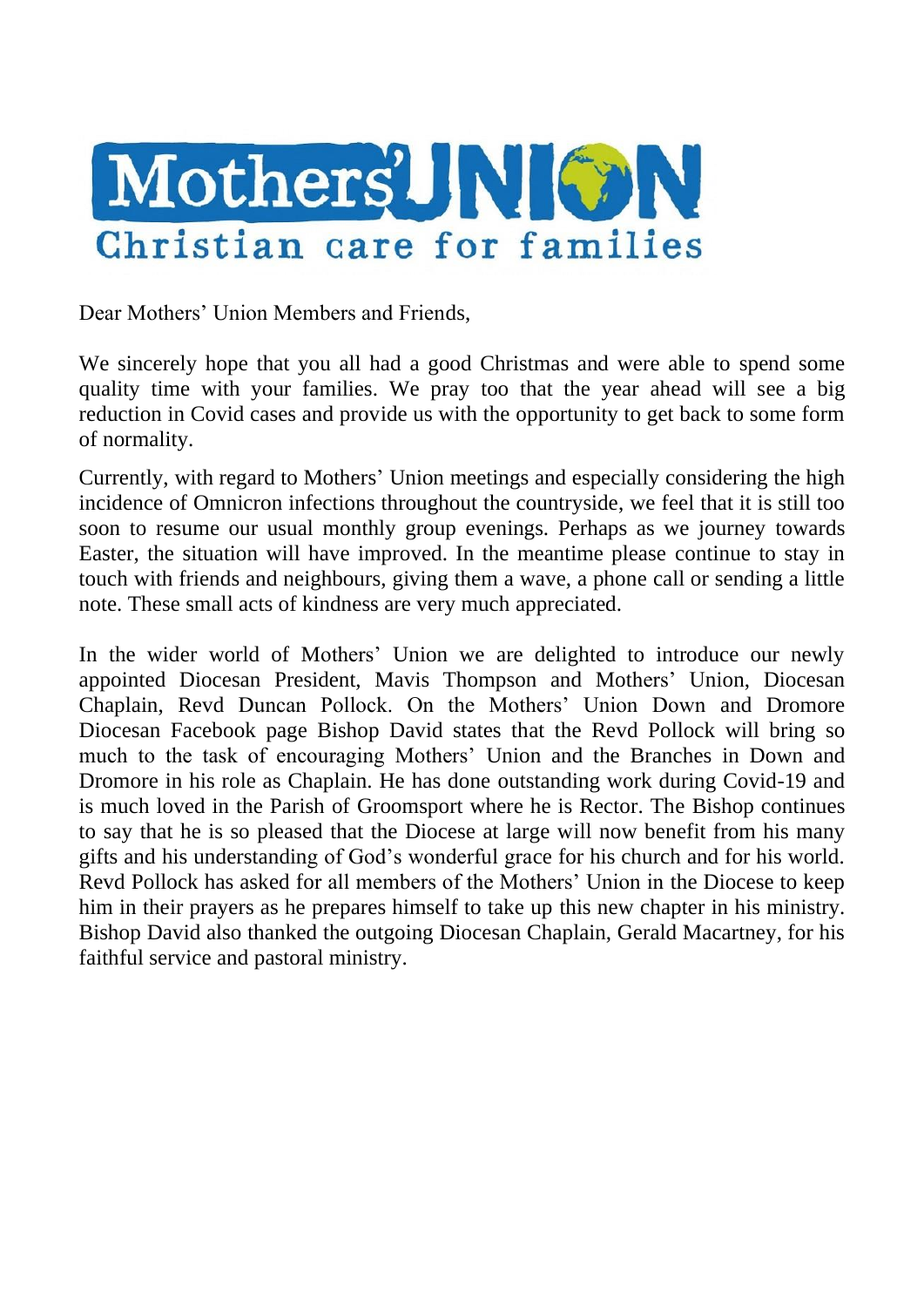

As we now focus our attention on Mavis Thompson we are aware that many of us have known Mavis as the very hard working and dedicated Secretary of Dromara Branch, an Area Representative of Ballynahinch Area and since 2020 the Worldwide Representative on the Mothers' Union Trustees Board. Mavis is extremely well qualified to undertake the role of Diocesan President and she says that God has been with her in her decision to accept the position. The two bible verses -Philippians 4:6 ''Do not be anxious about anything'' and Deuteronomy 31:8 ''The Lord himself goes before you and will be with you'' have been particularly important when making her decision. Mavis' many other talents include a Diploma in Lacemaking and she has served as a Committee member of The Lace Guild. She is also interested in knitting, sewing and crochet.

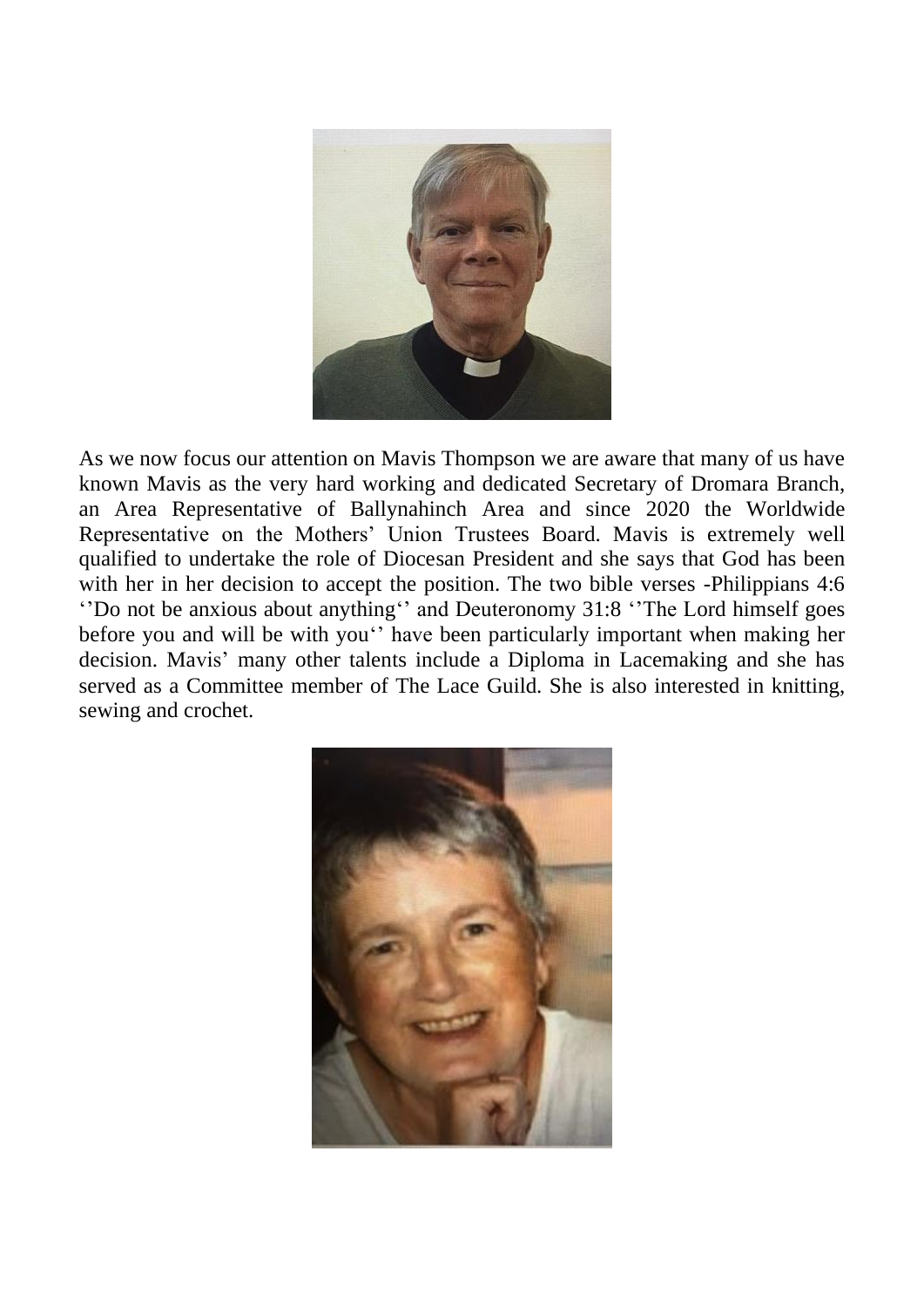As members of Mothers' Union we join together to wish both Mavis and the Revd Pollock ''God's Blessing'' as they embark upon their positions of responsibility within the Diocese of Down and Dromore Mothers' Union.

At this point we would also like to extend our ''Thanks and Appreciation'' to Roberta Macartney, our former DP for all her hard work and dedication.

As we open our arms and welcome 2022, let us join hands in prayer asking for God's guidance and direction in the days to come and his Blessing as we remain faithful members of Down and Dromore Diocese Mothers' Union.

Unfortunately, several of our members have been recently bereaved. We offer our deep and sincere sympathy to Beth Harrison on the death of her husband, Isaac, to Anne Hall on the passing of her husband, Christie, and to Kathleen Kingston on the loss of her husband and our former Rector, Canon Eric Kingston.

Esme Avril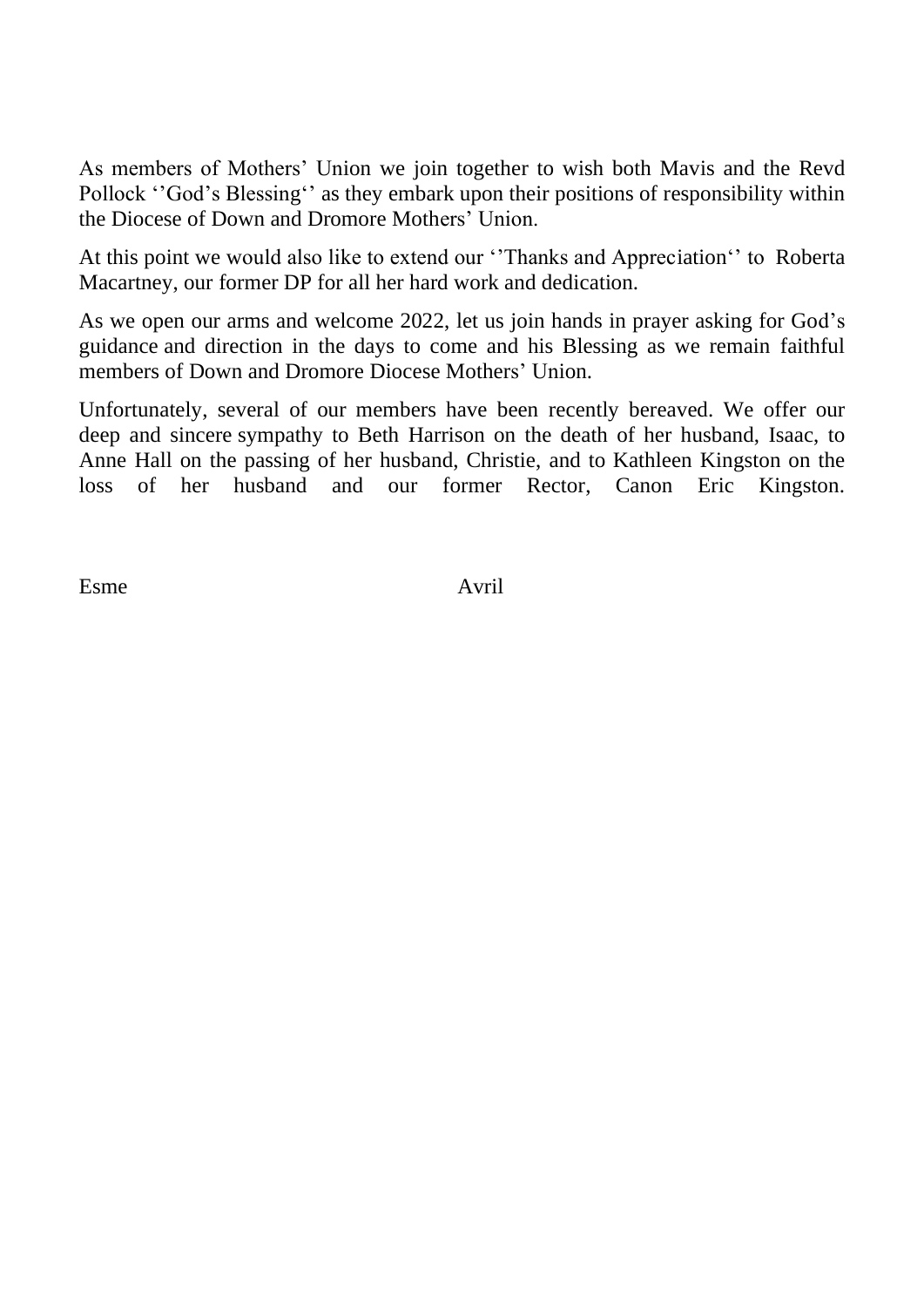## **Mothers' Union—Midday Prayers—February 2022**

*Hope and confidence in God's Word* 

# Colours of Transformation

## **Monday**: **Rainbow**

Like the appearance of a rainbow in the clouds on a rainy day, so was the radiance around him. This was the appearance of the likeness of the glory of the Lord. Ezekiel 1:28

Christ our Lord, radiant in splendour and glory, shine your love into the darkness and paint our lives with the rainbow hues of your multi-faceted blessing. Lift our eyes that we may delight in the brightness and beauty of your transformational love which colours our lives with joy and hope.

**O Christ our Morning Star, Splendour of Light Eternal, shining with the glory of the rainbow, come and waken us from the greyness of our apathy and renew us in your gift of hope.** 

**Amen.**

## **Tuesday: Red**

Come now, let us settle the matter, says the Lord.

Though your sins are like scarlet, they shall be as white as snow; though they are red as crimson, they shall be like wool.

Isaiah 1:18

## **Christ, our spotless Redeemer, who cleanses us from sin, look upon us with mercy and grace.**

In shame, I come to Christ, carrying the filthy rags of my sin, stained in crimson guilt. In faith, I lay them at Christ's feet, whispering words of penitence, helpless to make amends. In love, Christ transforms my life, making me clean as newly-fallen snow with his crimson blood of righteousness.

**Christ our spotless Redeemer, who takes away the sin of the world, we bring you our worship and praise.** 

**Amen.**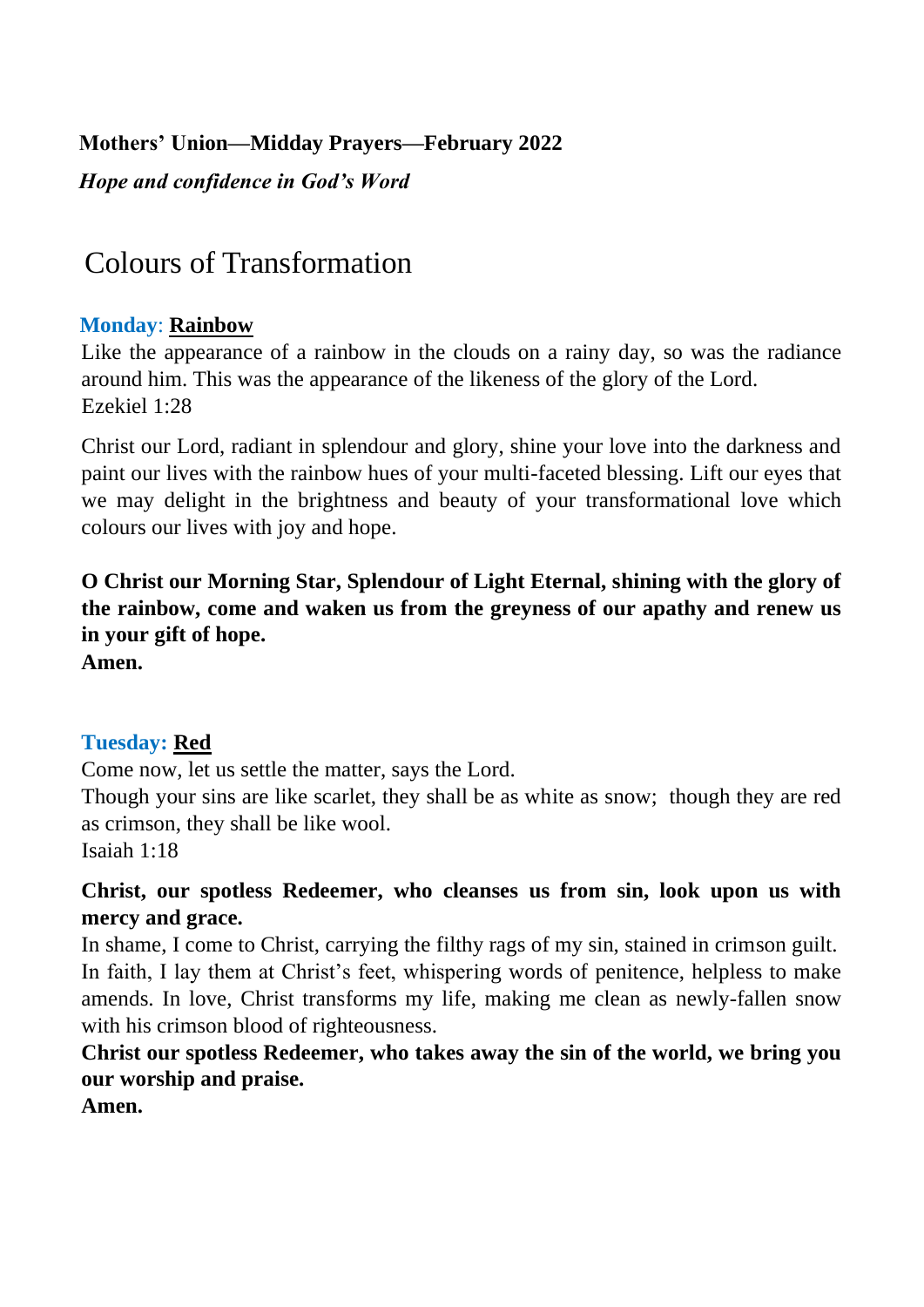## **Wednesday: Green**

The Lord is my shepherd I shall not be in want. He makes me lie down in green pastures, he leads me beside quiet waters, he restores my soul. Psalm 23:1-3

When our lives are dull and dry, the colour drained by the demands we face: Lord, lead us to pastures green. Transform our parched souls into abundant places of fruitfulness with your verdant refreshment.

Shelter us in leafy shade. Restore us in times of dryness by the waters of the Spirit as we soak in your Word. Plant us in fertile places. Transform our barrenness into lives that will produce a vibrant harvest of faith.

**Surely your goodness and mercy will colour all the days of our lives, until we dwell in your house forevermore.** 

#### **Amen.**

#### **Thursday: White**

Jesus led them up a high mountain, where they were all alone. There he was transfigured before them. His clothes became dazzling white, whiter than anyone in the world could bleach them.

Mark 9:2-3

Chosen One, Beloved of the Father, lead us to the heights of your presence that we may behold your dazzling radiance. **Bathe us in the rays of your glorious truth that we may be transformed by your perfect love. Open our ears to listen to your voice that we may be transformed by your words of life.** Then lead us on by the light of your presence, renewed in spirit and envisioned in faith; to works that bring lasting transformation in the world you have called us to serve. **Amen.** 

## **Friday: Sparkling jewels**

Afflicted city, storm-tossed and not comforted, I will rebuild you with stones of turquoise, your foundations with sapphires. I will make your battlements of rubies, your gates of sparkling jewels, and all your walls of precious stones. Isaiah 54:11

Christ our King, you were storm-tossed by those you died to save; rejected by those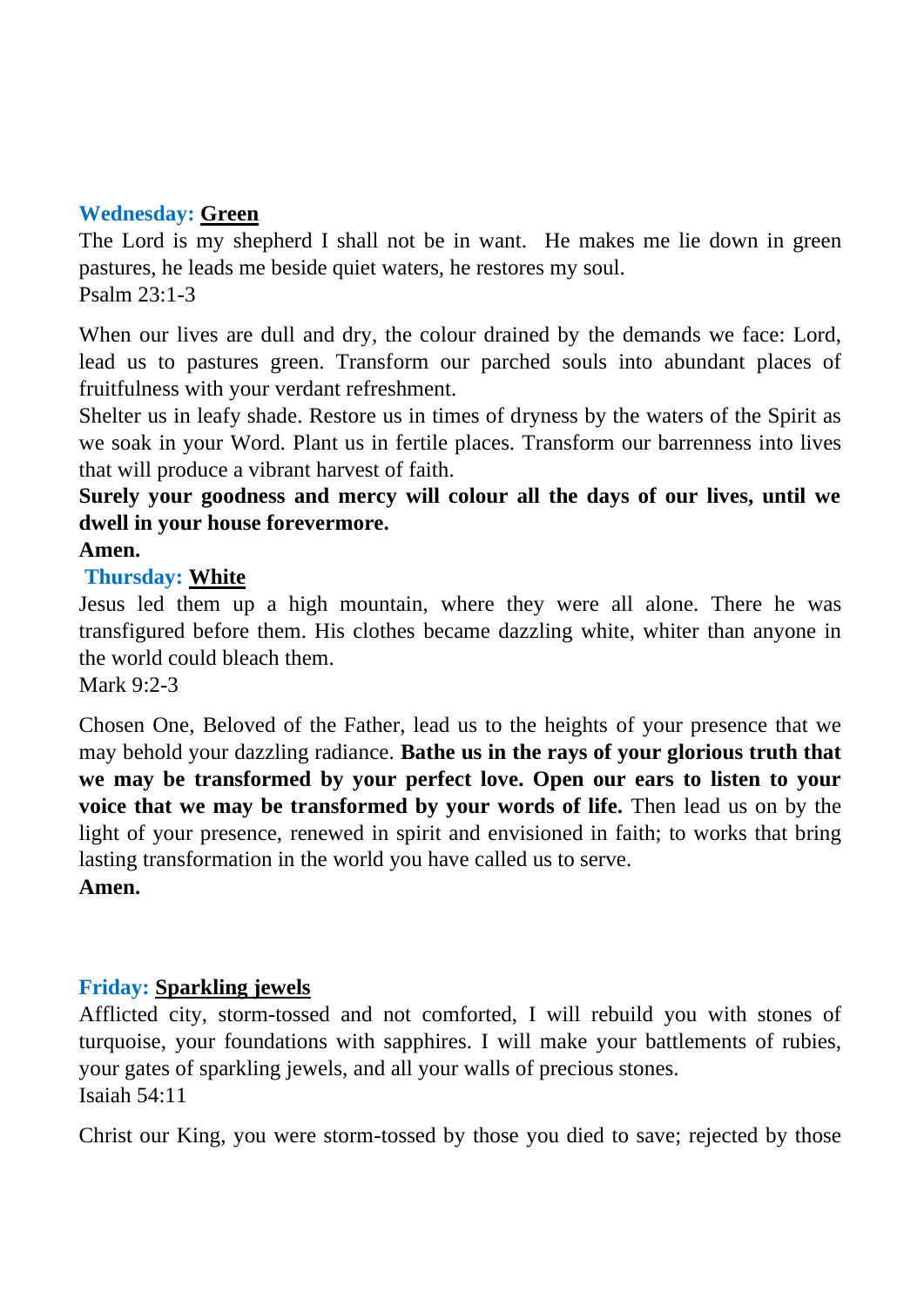you came to build into your kingdom. Yet now you shine with resurrection glory, radiating bejewelled light, as you stand on the foundations of eternity. So, in your mercy, transform us in our hardships and rebuild the foundations of our lives, with sparkling jewels of your love and grace. **May we shine as precious living stones, reflecting the light of Christ our King, and may his light transform the world. Amen.** 

**Saturday: Colours of transformation** We all are being transformed into his image with ever-increasing glory, which comes from the Lord, who is the Spirit. 2 Corinthians 3:18

## **Take your canvas, God, and sketch on it a new life for me. Shape me, style me and shade me with your Spirit.**

Paint over the old me with all my blemishes and flaws and then, with Jesus as your model draw my heart again and colour it with love.

God, paint over the old me and draw me again so that I can see the world from your perspective. Then, after growth and in wisdom perhaps one day someone will look and see in me your masterpiece a portrait of the glory of Jesus.

#### **Amen.**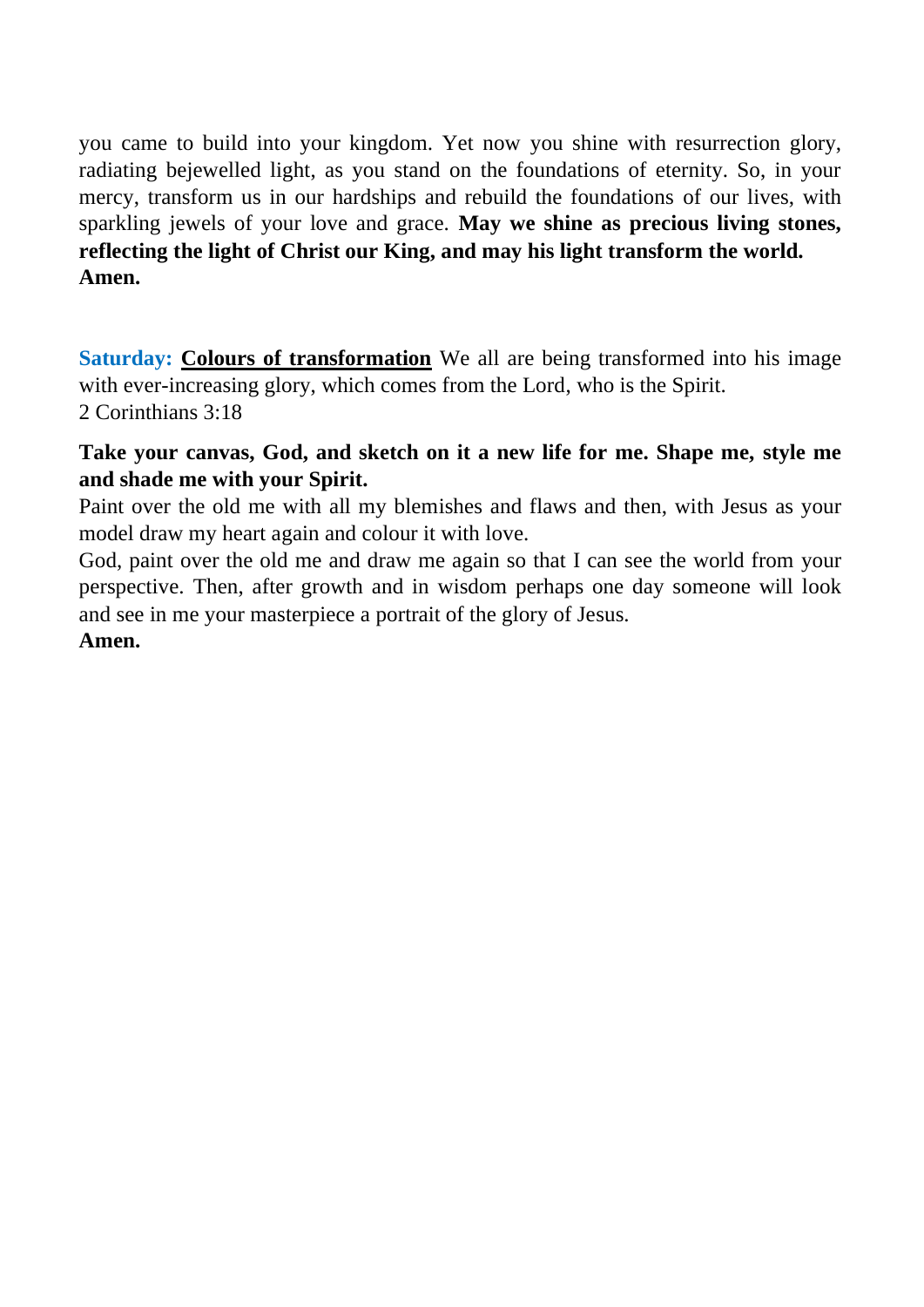## **LISBURN FOODBANK**

The Lisburn Foodbank is providing an essential service to those within our community who are experiencing difficult times, often due to circumstances beyond their control.

The Foodbank provides emergency food and support to local people in crisis in the Lisburn area.

Parishioners may leave items for the Foodbank in the basket in Annahilt Church Porch, on the FIRST and SECOND Sunday of each month.

A particular request from the Foodbank is for items listed below:

Cleaning items Small packs of toilet roll Nappies, baby wipes Shower gel Soaps Washing powder

The Lisburn Foodbank is providing an essential service to those within our community who are experiencing difficult times, often due to circumstances beyond their control.

## **YOUR HELP WOULD BE GREATLY APPRECIATED**.